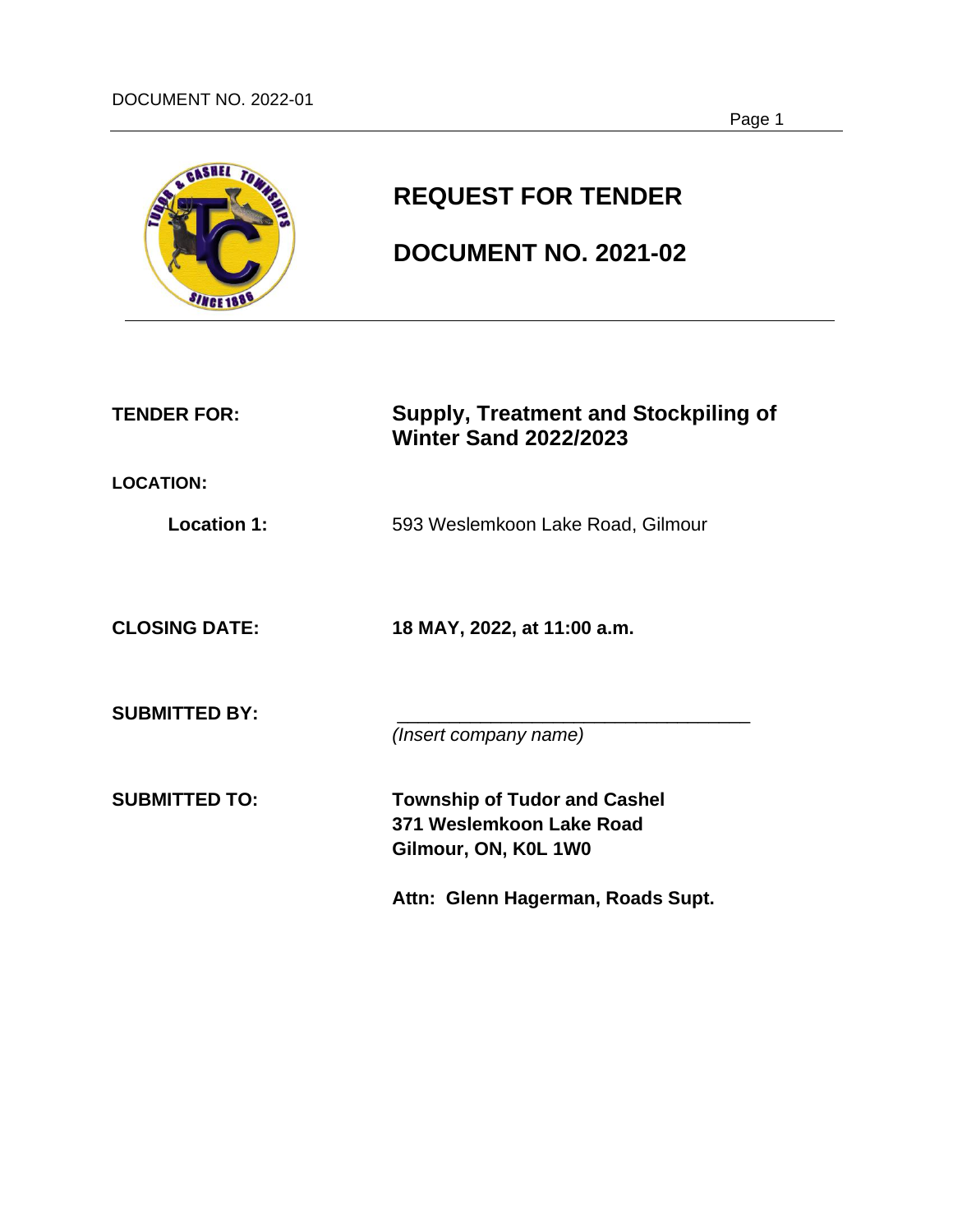# **Table of Contents**

| 1.0   | Introduction                                               | Page 5  |
|-------|------------------------------------------------------------|---------|
| 1.1   | Attachments included                                       | Page 5  |
| 1.2   | Appendices Included                                        | Page 5  |
| 2.0   | <b>Closing Time</b>                                        | Page 5  |
| 3.0   | <b>Bid Opening and Results</b>                             | Page 5  |
| 4.0   | <b>Municipal Contact Persons</b>                           | Page 6  |
| 5.0   | Instructions to Proponents                                 | Page 6  |
| 5.1   | Addenda                                                    | Page 6  |
| 5.2   | <b>Tender Submission</b>                                   | Page 7  |
| 5.2.1 | Original                                                   | Page 7  |
| 5.2.2 | Pricing                                                    | Page 7  |
| 5.2.3 | Submission                                                 | Page 7  |
| 5.2.4 | <b>Couriered or Mailed Submissions</b>                     | Page 7  |
| 5.2.5 | <b>Faxed or E-mailed Submissions</b>                       | Page 7  |
| 6.0   | <b>General Terms and Conditions</b>                        | Page 7  |
| 6.1   | Freedom of Information Act                                 | Page 7  |
| 6.2   | <b>Employees</b>                                           | Page 8  |
| 6.3   | <b>Costs Incurred</b>                                      | Page 8  |
| 6.4   | Accept/Reject                                              | Page 8  |
| 6.5   | <b>Causes for Rejection</b>                                | Page 8  |
| 6.6   | Subcontractors                                             | Page 9  |
| 6.7   | <b>Cancellation of Contract</b>                            | Page 9  |
| 6.8   | Changes to Work When Contract Underway                     | Page 9  |
| 6.9   | <b>Rights of the Municipality</b>                          | Page 9  |
| 6.10  | Municipality's Right To Terminate Contract                 |         |
|       | <b>Under Certain Conditions</b>                            | Page 10 |
| 6.11  | Protection of Work and Property                            | Page 10 |
| 6.12  | Indemnification                                            | Page 10 |
| 6.13  | Confidentiality                                            | Page 11 |
| 6.14  | <b>Execution of Work</b>                                   | Page 11 |
|       | 6.15 Conflict of Interest                                  | Page 11 |
| 6.16  | Insurance                                                  | Page 11 |
|       | 6.16.1 Liability Insurance                                 | Page 11 |
|       | 6.16.2 Vehicle Insurance                                   | Page 12 |
|       | 6.16.3 Proof of Insurance                                  | Page 12 |
|       | 6.16.4 Certification of Insurance                          | Page 12 |
| 6.17  | Workplace Safety and Insurance Act/Employment Insurance    | Page 12 |
| 6.18  | Workplace hazardous Materials Information Systems (WHIMIS) | Page 12 |
| 6.19  | The Occupational Health and Safety Act                     | Page 13 |
| 6.20  | Loss and Damage                                            | Page 13 |
| 6.21  | <b>Tools and Equipment</b>                                 | Page 13 |
| 6.22  | Approvals                                                  | Page 13 |
| 6.23  | <b>Safety Requirements</b>                                 | Page 13 |
| 6.24  | Co-ordination of Services                                  | Page 13 |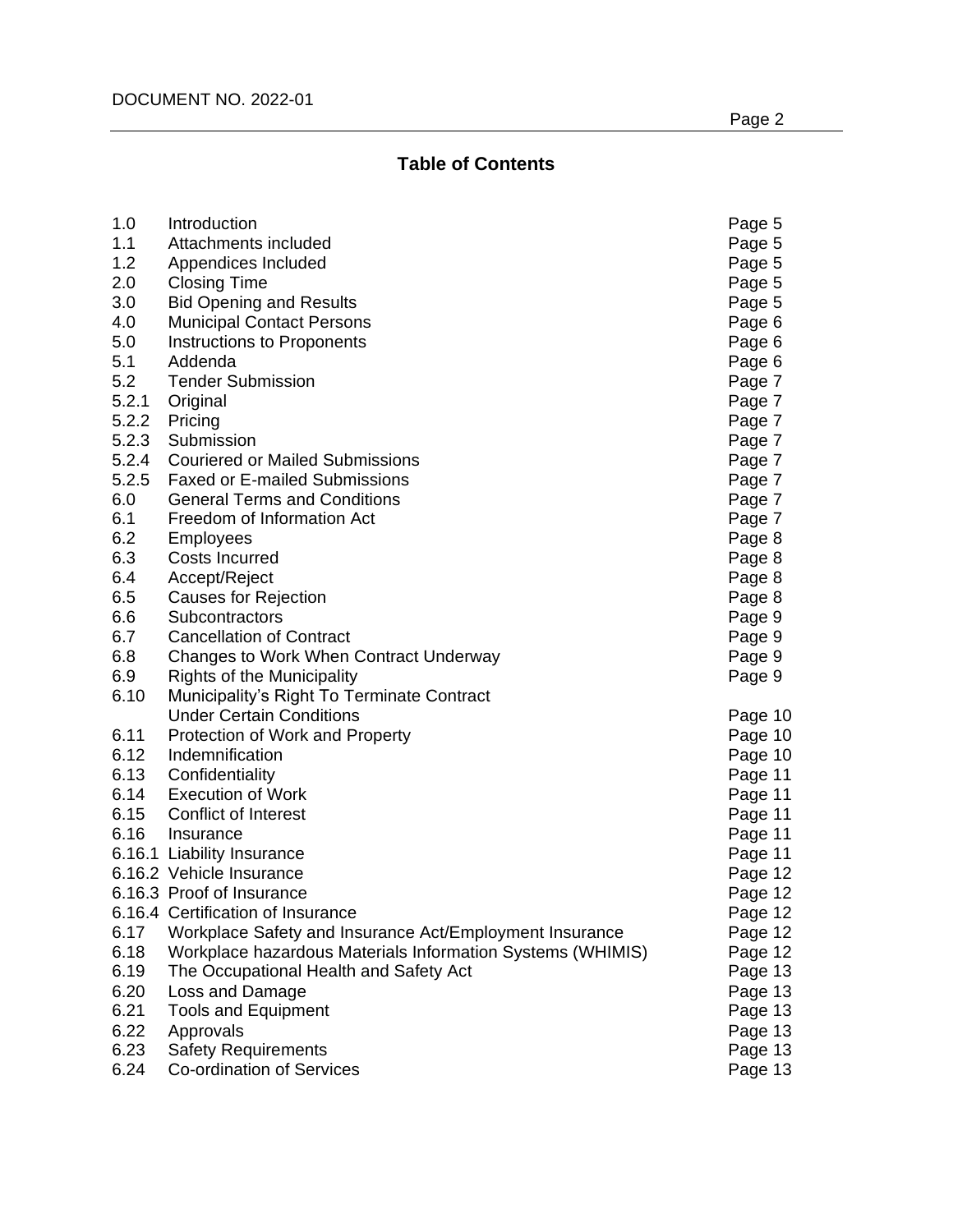| 6.25                            |                                      | <b>Holdback and Payment</b>              | Page 13 |
|---------------------------------|--------------------------------------|------------------------------------------|---------|
| 6.26                            | Contract                             |                                          | Page 14 |
| 7.0                             |                                      | <b>Tender Details and Specifications</b> | Page 14 |
| 7.1                             | Introduction                         |                                          | Page 14 |
| 7.2                             | The Site                             |                                          | Page 14 |
| 7.3                             |                                      | Scope of Work                            | Page 14 |
| 7.4.                            |                                      | <b>Weigh Scales</b>                      | Page 14 |
| 8.0                             |                                      | To Include In Tender                     | Page 16 |
| 8.1                             |                                      | <b>Tender Format</b>                     | Page 16 |
| 8.2                             |                                      | Acknowledgments                          | Page 16 |
| 8.3                             |                                      | <b>Pricing and Completion Schedule</b>   | Page 17 |
| 8.4                             | Subcontractors                       |                                          | Page 17 |
| 8.5                             | References                           |                                          | Page 17 |
| 8.6                             | <b>Company Profile</b>               |                                          | Page 17 |
| 8.7                             | Other Mandatory Documents to Include |                                          | Page 17 |
| 9.0                             |                                      | <b>Project Schedule</b>                  | Page 17 |
| 9.1                             |                                      | <b>Recommendation of Award</b>           | Page 17 |
|                                 |                                      | 10.0 Errors and Omissions                | Page 18 |
|                                 | 11.0 Tender Checklist                |                                          | Page 18 |
| Attachment 1 Sample Contract    |                                      |                                          | Page 19 |
|                                 | Appendix A                           | Acknowledgements                         | Page 26 |
|                                 | Appendix B                           | <b>Pricing and Completion Schedule</b>   | Page 27 |
|                                 | Appendix C                           | Subcontractors                           | Page 29 |
|                                 | Appendix D                           | References                               | Page 30 |
| <b>Glossary and Definitions</b> |                                      |                                          | Page 31 |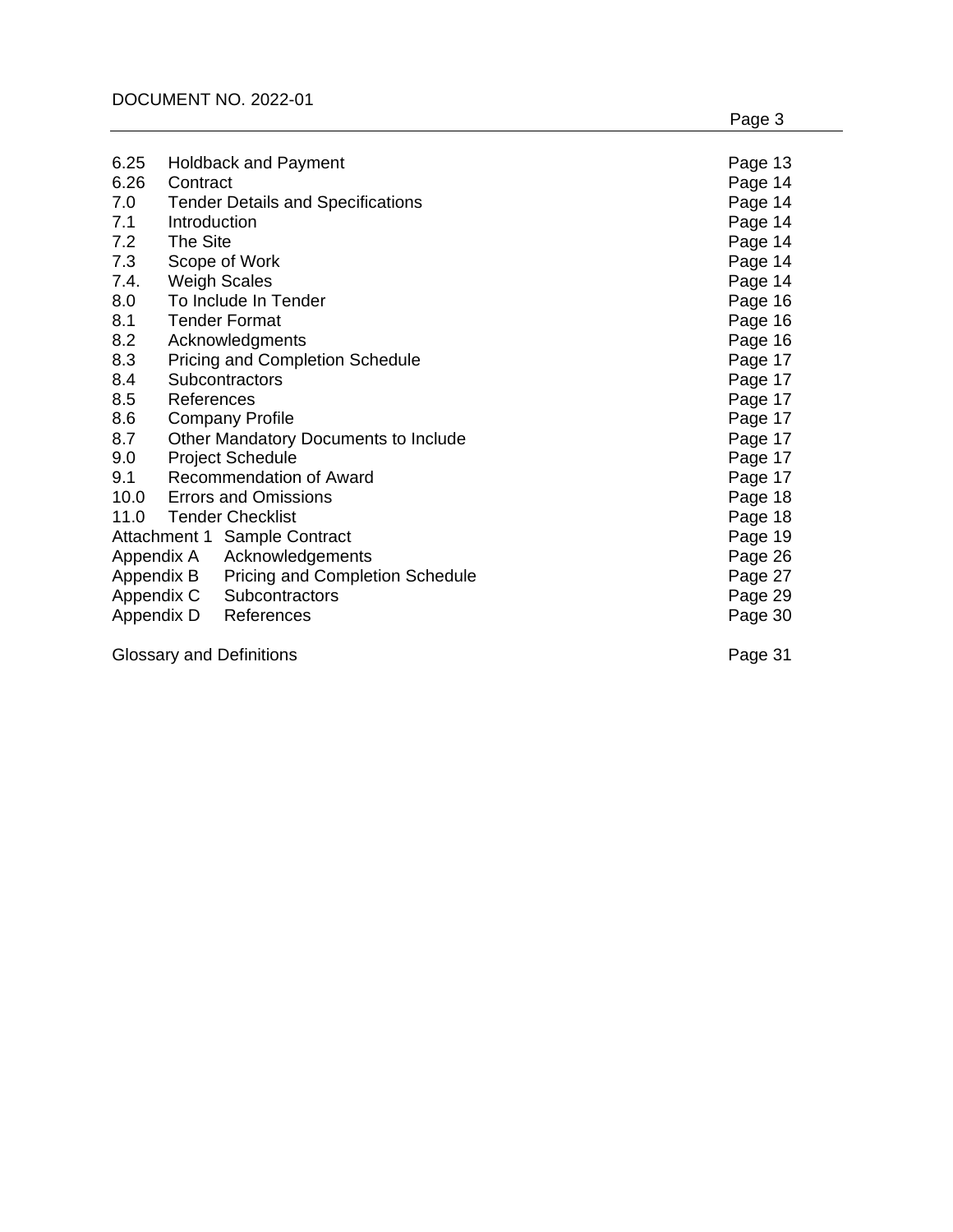# **Official Documents**

**Only documents found on the Municipality's website are to be considered "official". The Township of Tudor and Cashel accepts no responsibility for the accuracy of information found on other websites. The onus is on the bidder to check this site to verify they have received all relevant bid information. Addendums will be posted to the Municipalities website, directly beneath the original posting. It is recommended potential bidders check the site regularly for updates. No addendums will be issued with less than 7 days remaining until the bid opening. If an addendum is necessary during the last week, the bidding date may be reset accordingly.**

# **POLICIES AND PROCEDURES**

**The following pages outline the general intention of this contract and the procedures that will be followed throughout the tender processintroduction to award. These procedures apply to all competitive bids and are in addition to any project specific requirements identified in the body of this document**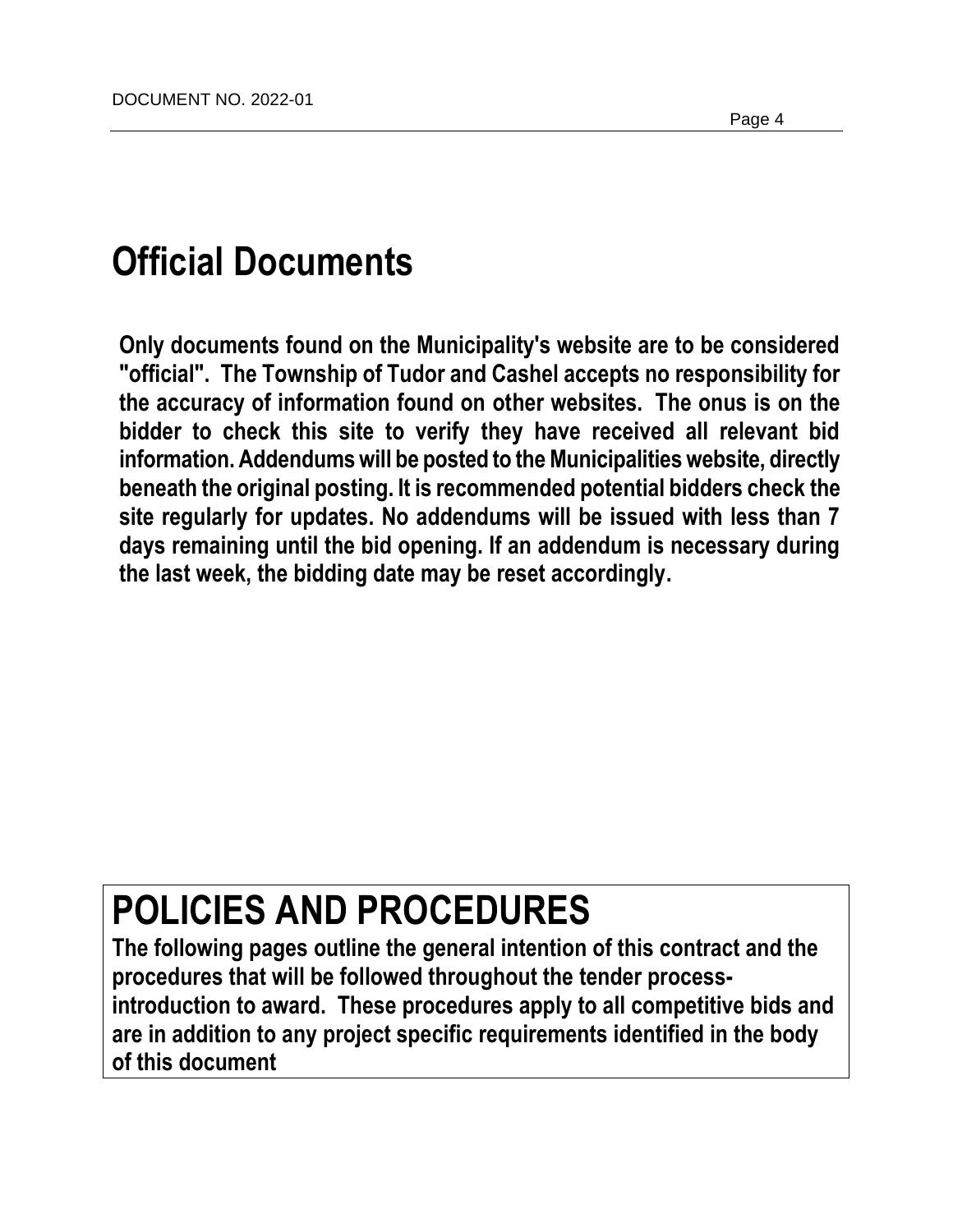## **1.0 INTRODUCTION**

The Township of Tudor and Cashel (the "Municipality") appreciates your interest in this Request for tender ("RFT").

This RFT covers the supply, treatment and stockpile of winter sand. See **Section 7.0** for further details.

In this RFT, the successful Proponent shall be referred to as the "Contractor".

## **1.1 Attachments (included)**

The following Attachments are provided for informational purposes:

Attachment 1 – Sample Contract

## **1.2 Appendices (included)**

To be completed and submitted with Tender:

Appendix A – Acknowledgements Appendix B – Pricing and Completion Schedule Appendix C – Subcontractors Appendix D – References

## **2.0 CLOSING TIME**

Tender Bids are to be submitted to the Township of Tudor and Cashel, 371 Weslemkoon Lake Road, Ontario, Attention: Glenn Hagerman, Roads Supt. before **18 May, 2022, at 11:00 a.m.**

The time registered on the Township of Tudor and Cashel computer system will be considered the official time of day when determining exact time of submission.

Bids received after the Closing will not be accepted and will be returned to the Proponent unopened.

## **3.0 BID OPENING AND RESULTS**

All Bids received on time will be opened 18 May, 2022, at the Municipal Office at 11:20 a.m.

The names of the respondents submitting bids and total bid amounts will be announced; however no other tender information will be released at this time.

Proponents will not be notified in writing of the bid results.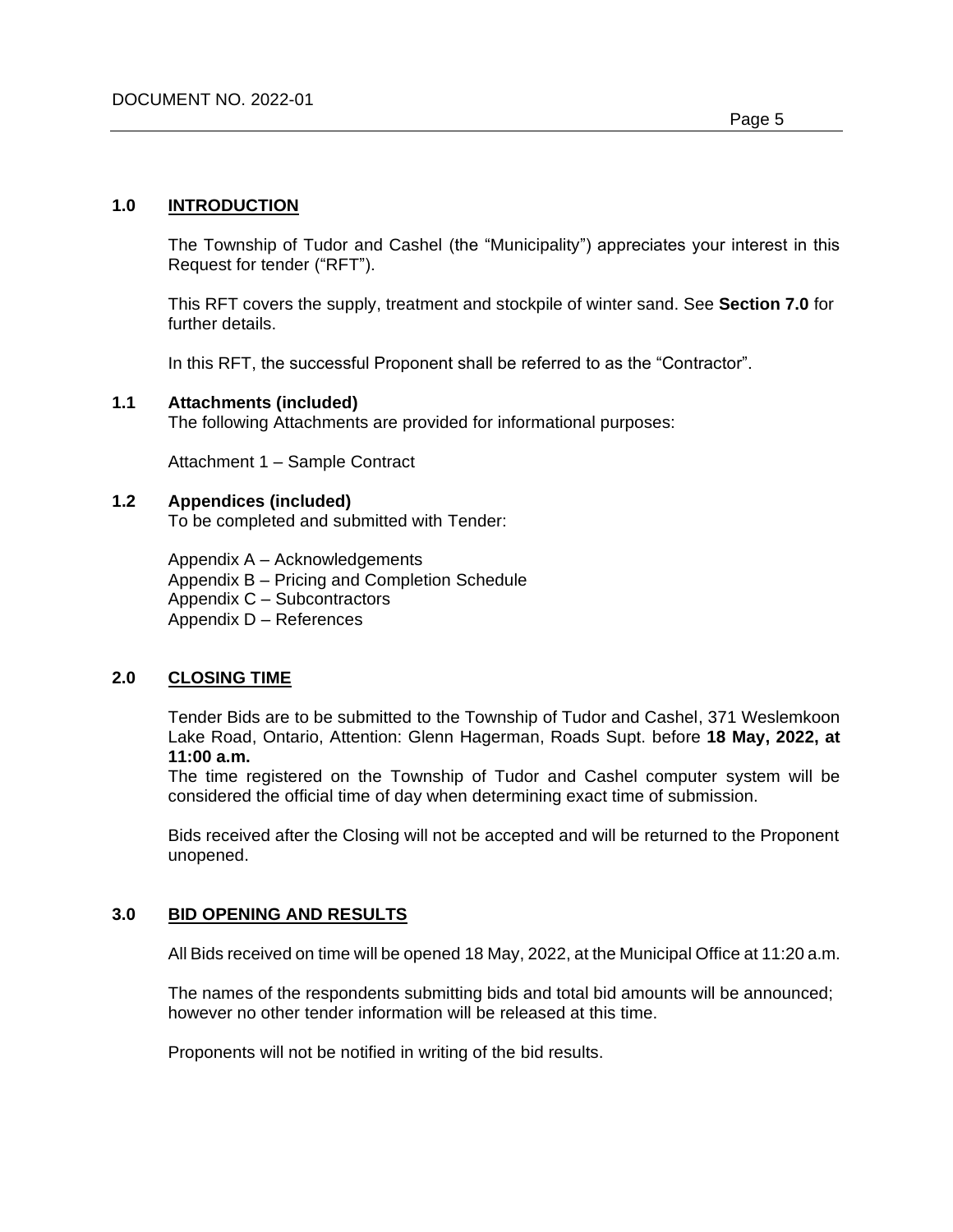Proponents acknowledge that by submitting a Tender, they have made themselves fully aware of the requirements and that any and all inquires pertaining to this Tender have been satisfied and are included as part of the submitted price.

## **4.0 MUNICIPAL CONTACT PERSONS**

Proponents with questions related to the detailed specification or the nature of the work required may contact only, Glenn Hagerman, Road Supt., **in writing only**, by email to roads@tudorandcashel.com, or by fax 613-474-0664.

Questions related to the Tender process itself, should be emailed to Nancy Carrol, Clerk/Treasurer, Township of Tudor and Cashel, **in writing only**, by email to clerk@tudorandcashel.com, or by fax 613-474-0664.

Any questions, requests for information, or comments on this RFT should be addressed **not later than 3:00 p.m. on 11 MAY, 2022,** to allow staff time to respond or to prepare and distribute an addendum as necessary, and to allow time for Proponents to receive and process the new information.

Unless otherwise indicated, the RFT is available on the Municipal website at [www.tudorandcashel.com](http://www.tudorandcashel.com/) or from Sheryl Scott by contacting 613-474-2583.

In accordance with of the Municipality's Procurement By-law, Municipal Council members and employees, other than the employees who are the official contact persons identified in the RFT, are prohibited from discussing any aspect of a Tender process with a prospective Proponent from the time the RFT is issued until such time as an award report has been prepared and submitted to the appropriate approval authority.

Proponents are cautioned, therefore, to deal exclusively with the Municipal Contact persons referenced in this Section.

## **5.0 INSTRUCTIONS TO PROPONENTS**

#### **5.1 Addenda**

It may be necessary for a variety of reasons to issue addenda that may include, but not be limited to:

- a. Correction to, or clarification of, the RFT;
- b. Extension of the closing date;
- c. Retraction or cancellation of the RFT.

Potential Proponents must **provide the Municipality with company information,** including street address, fax number and email address, to be advised of addenda when issued or further information. Information should be provided to the Municipal Contact persons referenced in Section 4.0

All addenda issued to potential Proponents who have provided contact information will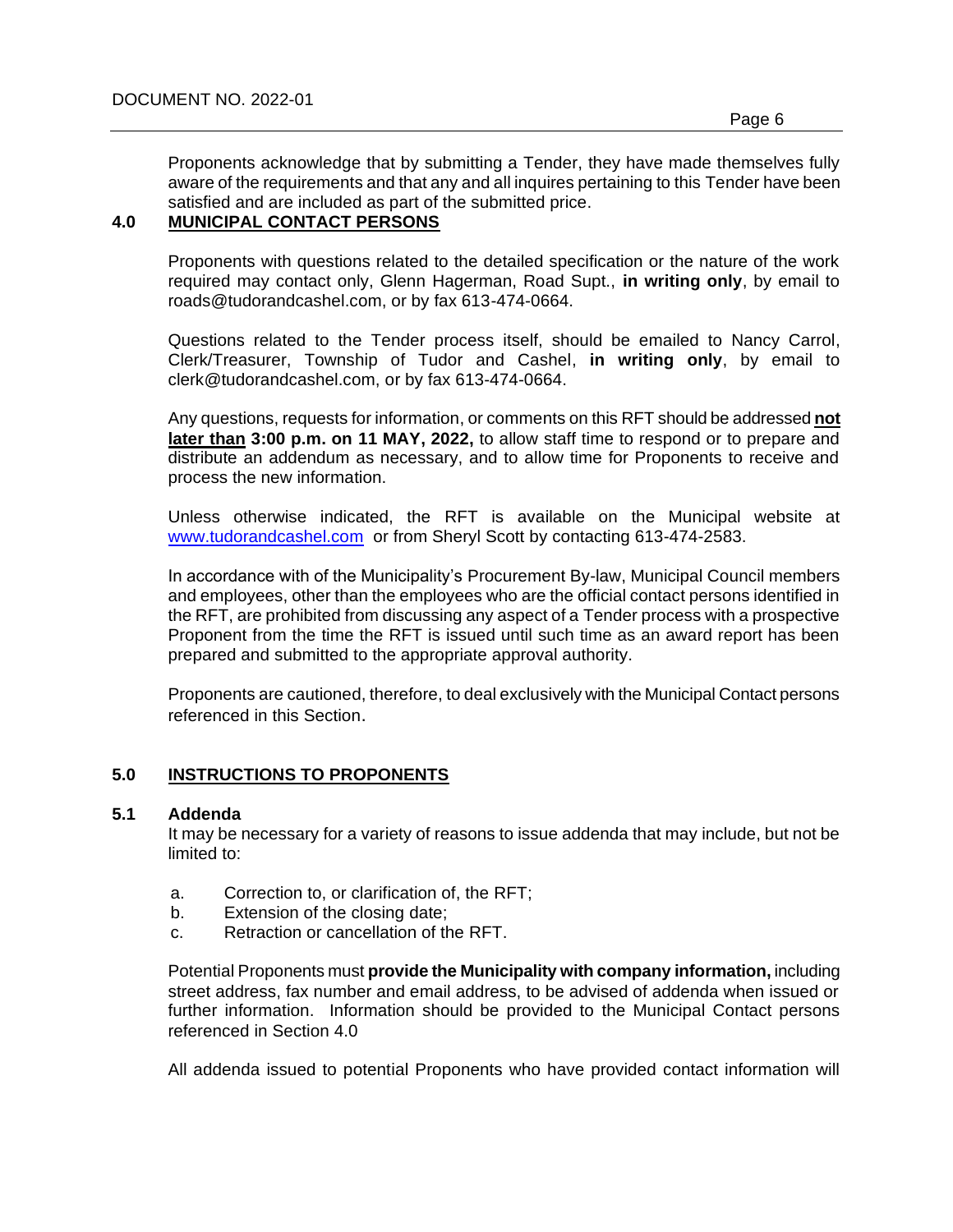include a covering letter asking the recipient to confirm receipt of the most recent addendum and any previous addenda.

Addenda will be faxed, emailed or mailed to the latest address as provided by the Proponent. It is the Proponent's responsibility to notify the appropriate Department Head and issuer of the RFT of any change to their fax number, email or mailing address.

Although the Municipality will make every reasonable effort to ensure a Proponent receives all addenda issued, it is the Proponent's ultimate responsibility to ensure all addenda have been received and are reflected in their Tender.

## **5.2 Tender Submission**

#### **5.2.1 Original**

The Tender shall include:

- a. All addenda that have been issued;
- b. All requirements of this RFT, as set out in **Section 8.0 "To Include in Tender".**

The Tender shall be typed or written in ink. It shall contain original signatures where required.

- **5.2.2** The Tender shall be made upon the forms provided. The prices quoted shall be valid for a period of one hundred twenty (120) days from the Closing.
- **5.2.3** A Tender shall be accepted only when submitted in an envelope sealed and clearly addressed to **"Township of Tudor and Cashel", Attention Glenn Hagerman, Roads Supt.** and marked **Supply, Treatment and Stockpiling of Winter Sand 2022/2023 - Document # 2022-01** and include the name and address of the Proponent.
- **5.2.4** Proponents are cautioned not to send Tenders **collect** by courier, or with insufficient postage. **Costs for Tenders determined to be received "COLLECT" by courier, or with insufficient postage, will not be accepted.**
- **5.2.5** Faxed or emailed Tenders will not be accepted

## **6.0 GENERAL TERMS AND CONDITIONS**

#### **6.1 Freedom of Information Act**

The Proponent hereby consents to the disclosure of the information contained in this Tender, pursuant to **The Municipal Freedom of Information and Protection of Privacy Act**, R.S.O. 1990, C.M. 56 ("MFIPPA").

This RFT is a public document. By responding to this RFT, respondents waive any challenge to the Municipality's decisions in this regard. If any submittal contains confidential technical, financial or other types of information, the respondent must clearly label the specific portions sought to be kept confidential and specify the exemption that the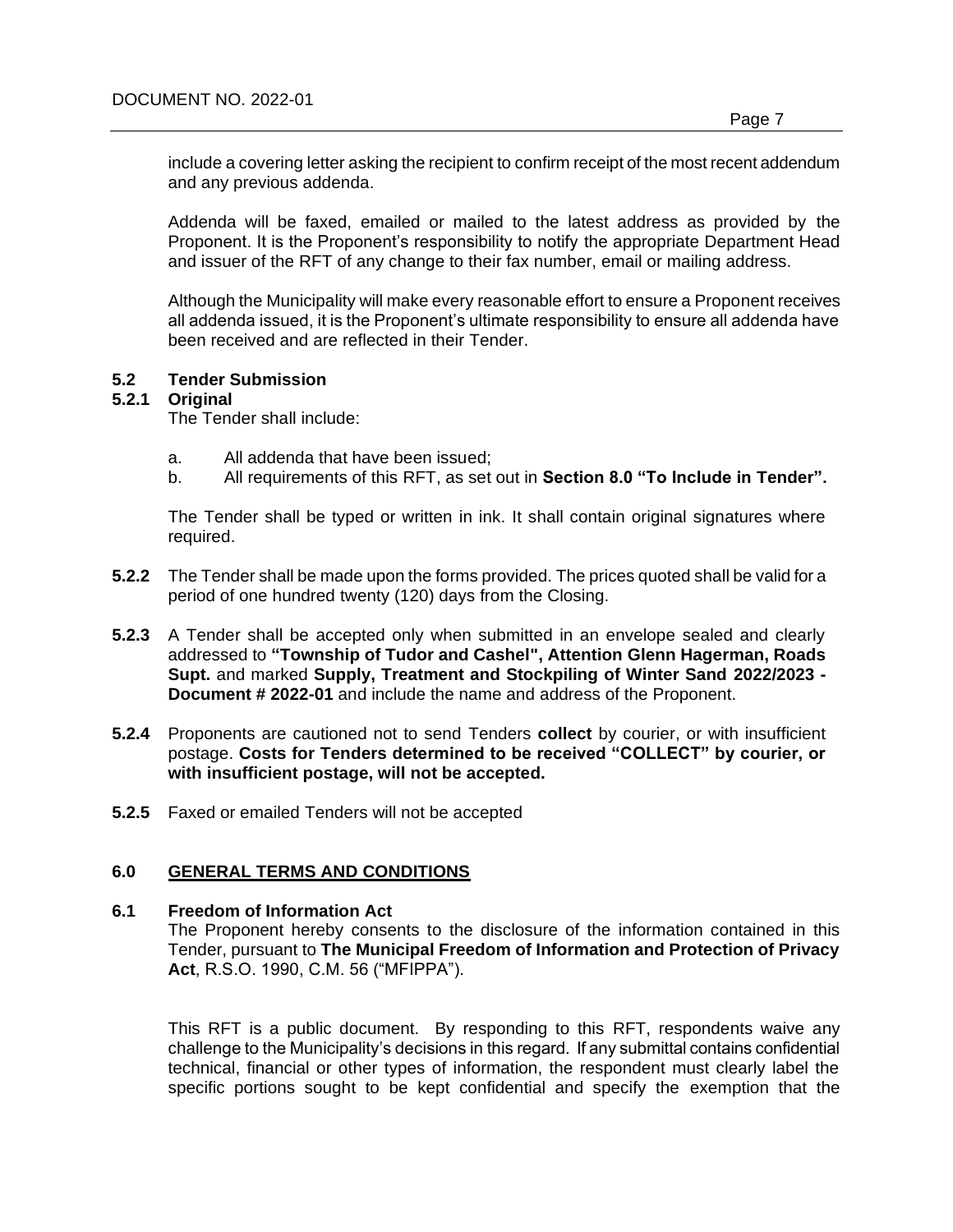respondent is relying upon. Marking all or substantially all of a response as confidential may result in the response being considered non-responsive.

Notwithstanding the foregoing, respondents recognize and agree that the Municipality will not be responsible or liable in any way for any losses that the respondent may suffer from the disclosure of information or materials to third parties.

Any decision made under MFIPPA may be appealed to the Information and Privacy Commissioner of Ontario, who may direct the release of such information.

The identity of Proponents, as well as the successful Tender amount, may be available to the public on the Municipal website as part of the award process.

The MFIPPA Coordinator for the Municipality is the Municipal Clerk. Any questions regarding the MFIPPA may be directed to the Municipal Clerk at 613-474-2583.

#### **6.2 Employees**

In the performance of this Contract, the Contractor shall be an independent contractor. Neither the Contractor nor any of their employees shall be deemed to be employees of the Municipality.

## **6.3 Costs Incurred**

The Municipality shall not, under any circumstances, be responsible for any costs incurred by the Proponent in the preparation of the Tender.

#### **6.4 Accept/Reject**

The Municipality reserves the right to reject any or all Bids, for any reason whatsoever and to accept only Bids considered best for its interest and to waive formalities as the interests of the Municipality may require without stating a reason, therefore, the lowest or any Bid may not necessarily be accepted.

## **6.5 Causes for Rejection**

**6.5.1** The following represent circumstances that could result in a Tender being rejected:

- a. Tender received late (will not be opened);
- b. Tender received where a pre-qualification process or meeting is mandatory and has not been met by the Proponent (will not be opened);
- c. Correct version of Tender form not used;
- d. Tender not complete;
- e. Tender not legible in whole or in part;
- f. Tender not completed in ink or type;
- g. Tender not signed;
- h. "Agreement to Terms and Conditions", when required, is not executed or included with the Tender;
- i. Other mandatory forms or details required and clearly shown in the RFT as being required upon submission of a Tender are omitted.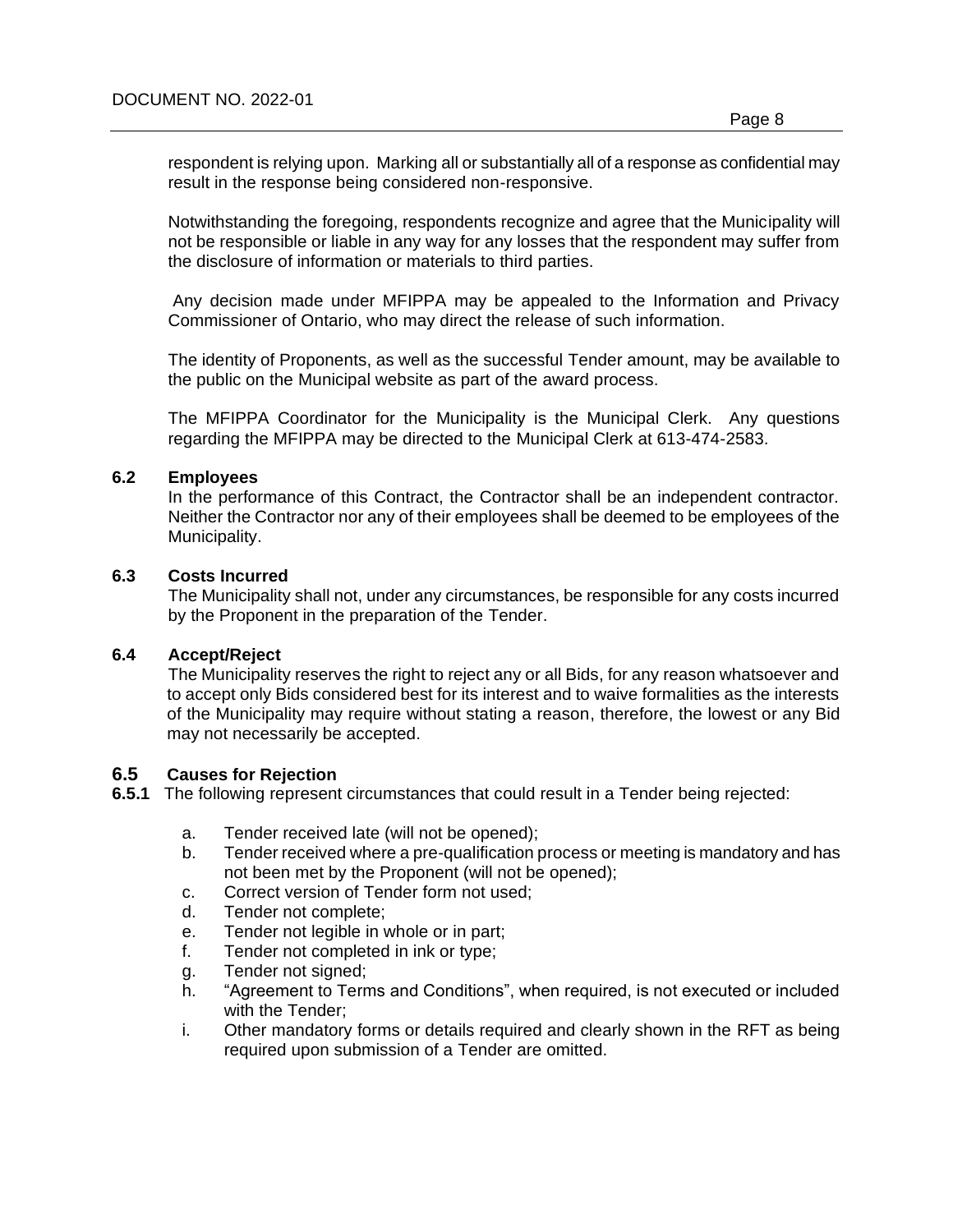- **6.5.2** The following represent circumstances where a Tender is questioned but may be accepted after examination or correction:
	- a. Tender containing simple arithmetic errors as determined during evaluation process;
	- b. Tender not acknowledging correct number of addenda issued.

#### **6.6 Subcontractors**

No subcontracting of any part of the contract shall be permitted without the authorization of the Municipality.

Where the Municipality approves subcontracting, the Contractor shall be held fully responsible to the Municipality for the acts and omissions of his subcontractors and of persons directly or indirectly employed by them, and for the acts and omissions of persons directly employed by him.

All subcontractors utilized in the performance of this Contact must be listed and a description of the work each subcontractor will perform included with the Tender **(see Section 8.4 and Appendix C)**.

## **6.7 Cancellation of Contract**

The Municipality reserves the right to cancel the Contract if the goods or services are unsatisfactory, if delivery requirements are not met or if invoice amounts do not match with the quoted prices. The Municipality may also cancel the Contract without cause by means of a thirty (30) day advance written notice.

#### **6.8 Changes to Work When Contract Underway**

No deviation from the specifications shall be made by the Contractor in the execution of the work, without the written approval of the Municipality.

The Contractor shall furnish a complete breakdown of any costs beyond the Tender amount to support the additional amount in the form of a "Request for Change Order".

The Municipality will not pay the Contractor any amounts over and above the Tender amount unless the Municipality and the Contractor agree to a price change as the result of changes in the work required before the additional work is undertaken.

## **6.9 Rights of the Municipality**

The Municipality will retain the right to ensure that an acceptable standard of use, service and operation is maintained.

The Municipality reserves the right to communicate with one or more Proponents following the Tender close to clarify elements of the submission.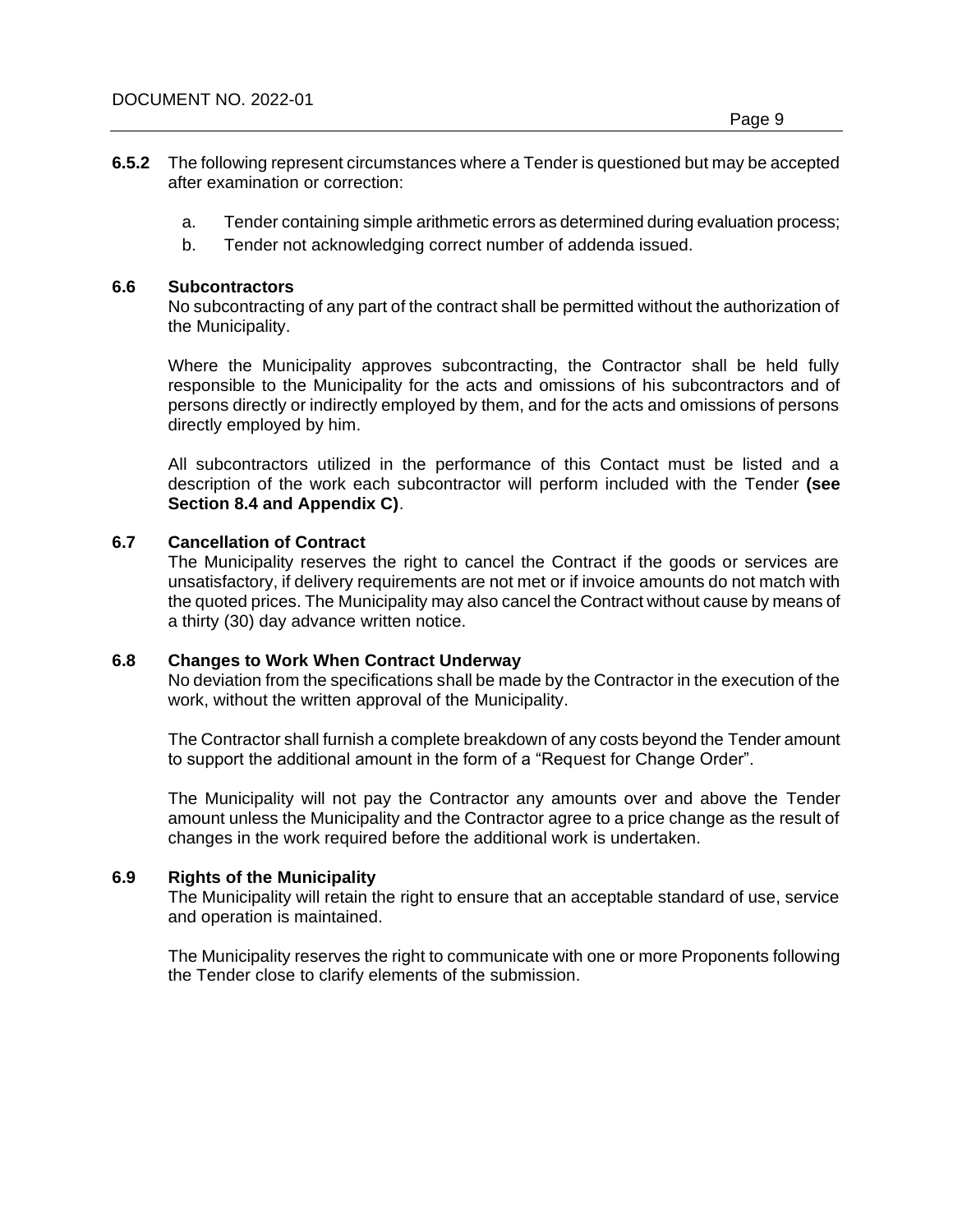#### **6.10 Municipality's Right to Terminate Contract under Certain Conditions**

If the Contractor is adjudged as bankrupt; or if he should make a general assignment for the benefit of his creditors; or if a receiver should be appointed on account of his insolvency; or if he should except in case of any event beyond his reasonable control, refuse or fail to supply enough properly skilled workmen or proper materials or equipment, after having received seven days notice in writing from the Municipality to supply additional workmen, or materials, or equipment; or persistently disregard laws, ordinances, or instructions of the Municipality, or otherwise be guilty of a substantial violation of the provisions of the contract, then the Municipality, upon notification to the Contractor that sufficient cause exists to justify such action, may without prejudice to any right or remedy, by giving the Contractor seven (7) days written notice, terminate the contract of the Contractor, and finish the work by whatever method is considered expedient, but without undue delay.

In such case, the Contractor shall not be entitled to receive any further payment until all work is finished. If the outstanding balance due on the contract price shall exceed the expense of finishing the work, including compensation to the Municipality for its additional services, such excess shall be paid to the Contractor. If such expense shall exceed unpaid balance, the Contractor shall pay the difference to the Municipality. The Municipality shall determine the expenses incurred by the Municipality through the Contractor's default.

#### **6.11 Protection of Work and Property**

The Contractor shall be held responsible by the Corporation for all damage caused by himself, his employees, or any sub agents, including damage to subsurface or surface utilities, properties, pavement, sidewalks, curbs, buildings, homes or structures adjacent to or in the general area of the work, through any other cause relating to the work carried out under this contract. Additionally, the Contractor will be required to make good all such damage at his own expense to the satisfaction of the Municipality.

The Contractor shall be fully responsible for ALL accidents arising by reason of execution or non-execution, or non-repairs of the said works, or by reason of any failure to comply with the requirements of this clause and shall fully indemnify the Municipality in respect thereof.

The Contractor shall conduct the work at all times, with the safety of employees on the job and the safety of the public in mind. All work shall be done in accordance with recognized safe working practices and all Government requirements applying to the work.

## **6.12 Indemnification**

The Contractor will always indemnify and save harmless the Municipality, its agents and employees, against all actions, suits, claims and demands, which may be brought for any loss, costs, damages, changes or expenses whatsoever which may be sustained, incurred or paid by the Municipality, its agents or employees, by reason of the errors or omissions of the Contractor, in regard to this Tender or any contract which results there from, including any charges arising as a result of any health and safety violation on the part of the Contractor. The Contractor hereby grants to the Municipality full power and authority to settle any action, suit, claim or demand on such terms as the Municipality may deem advisable, and hereby covenants and agrees to pay the Municipality on demand all monies paid by the Municipality pursuant to any such settlement, together with the reasonable costs of the Municipality or its solicitor in defending or settling any such action, suit, claim or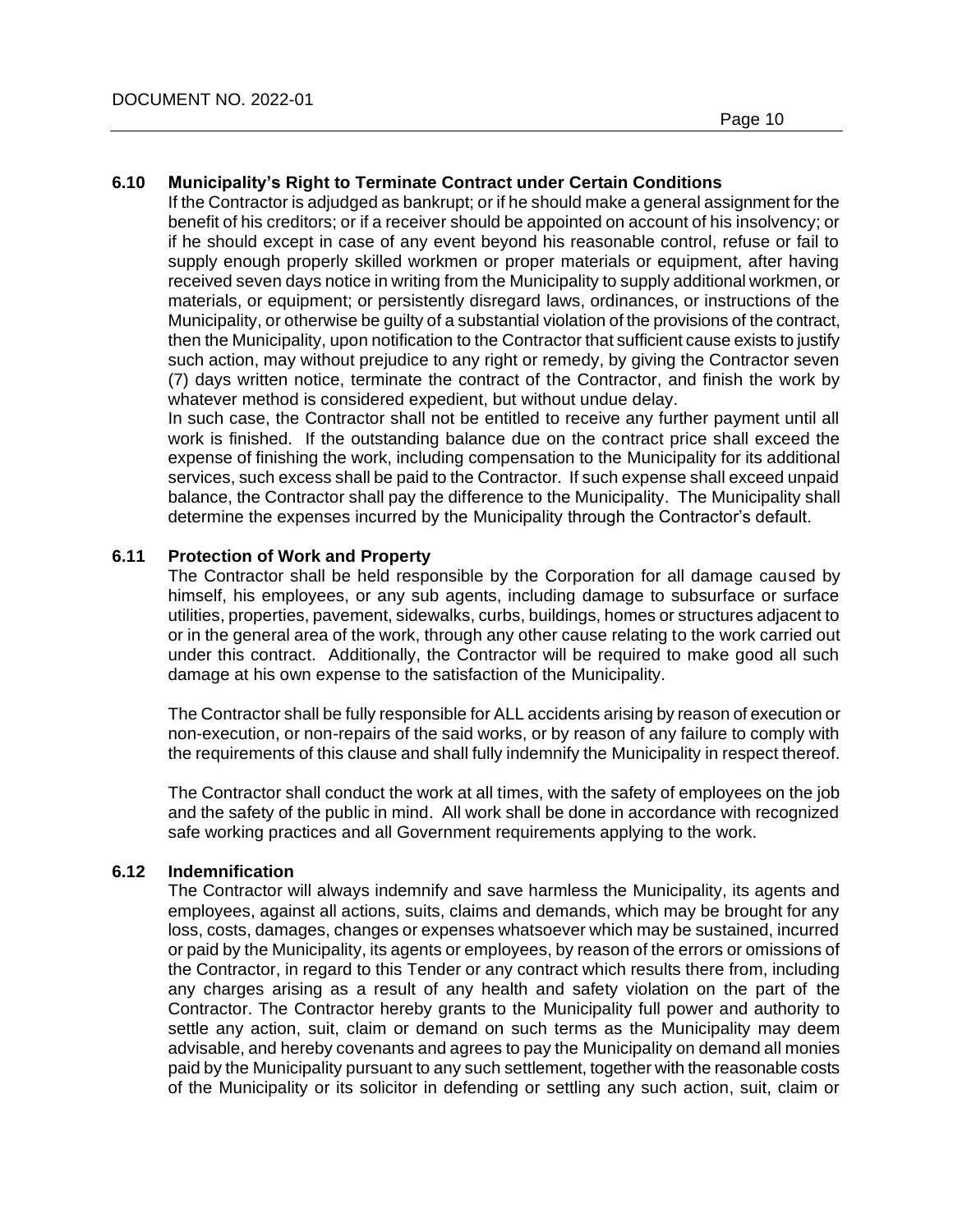demand.

## **6.13 Confidentiality**

The Contractor recognizes that it may, by the nature of the goods and services being provided to the Municipality, have access to confidential information. It is understood and agreed that the Contractor, its employees, agents, representatives and officers, (the " Contractor ") shall hold all information, whether confidential or not, in the strictest confidence.

The Contractor shall not disclose, nor permit by any act or failure to act the disclosure of, any information to any third party at any time during or after the term of its contract with the Municipality. Nor will the Contractor use any information however obtained as a result of performing duties for the Municipality for its own commercial, financial, or personal advantage. The Contractor also acknowledges that it may be held both criminally and civilly responsible for any breach of confidentiality.

## **6.14 Execution of Work**

The Contractor shall diligently prosecute his work on this Contract to completion on, or before, the

## *30th day of August, 2022 OR AT THE DISCRETION OF THE ROADS SUPERINTENDANT.*

The whole work shall be completed to the satisfaction of the Municipality. If the Contractor fails to perform the Work as required on any particular date, the Municipality at its discretion may have others do the work and charge the Contractor. See Section 1.8 in Sample Contract.

#### **6.15 Conflict of Interest**

The Contractor covenants that the Work will be undertaken without a conflict of interest and that during the course of the Work, the Contractor shall not undertake any work for any other client, which would result in a conflict of interest, without the prior written consent of the Municipality.

## **6.16 Insurance**

#### **6.16.1 Liability Insurance**

The Contractor shall procure and maintain Comprehensive General Liability Insurance, which shall:

- a. Have a limit of liability of not less than **two million dollars (\$2,000,000)** inclusive for any one occurrence;
- b. Include insurance against liability for bodily injury and property damage caused by vehicles or equipment owned by the Contractor;
- c. Be endorsed to provide that the policies will not be altered, cancelled or allowed to lapse without thirty (30) days prior written notice to the Municipality;
- d. Name the "Corporation of the Township of Tudor and Cashel" as an additional insured party; and
- e. Contain a cross-liability clause.

The insurance company must be satisfactory to the Municipality.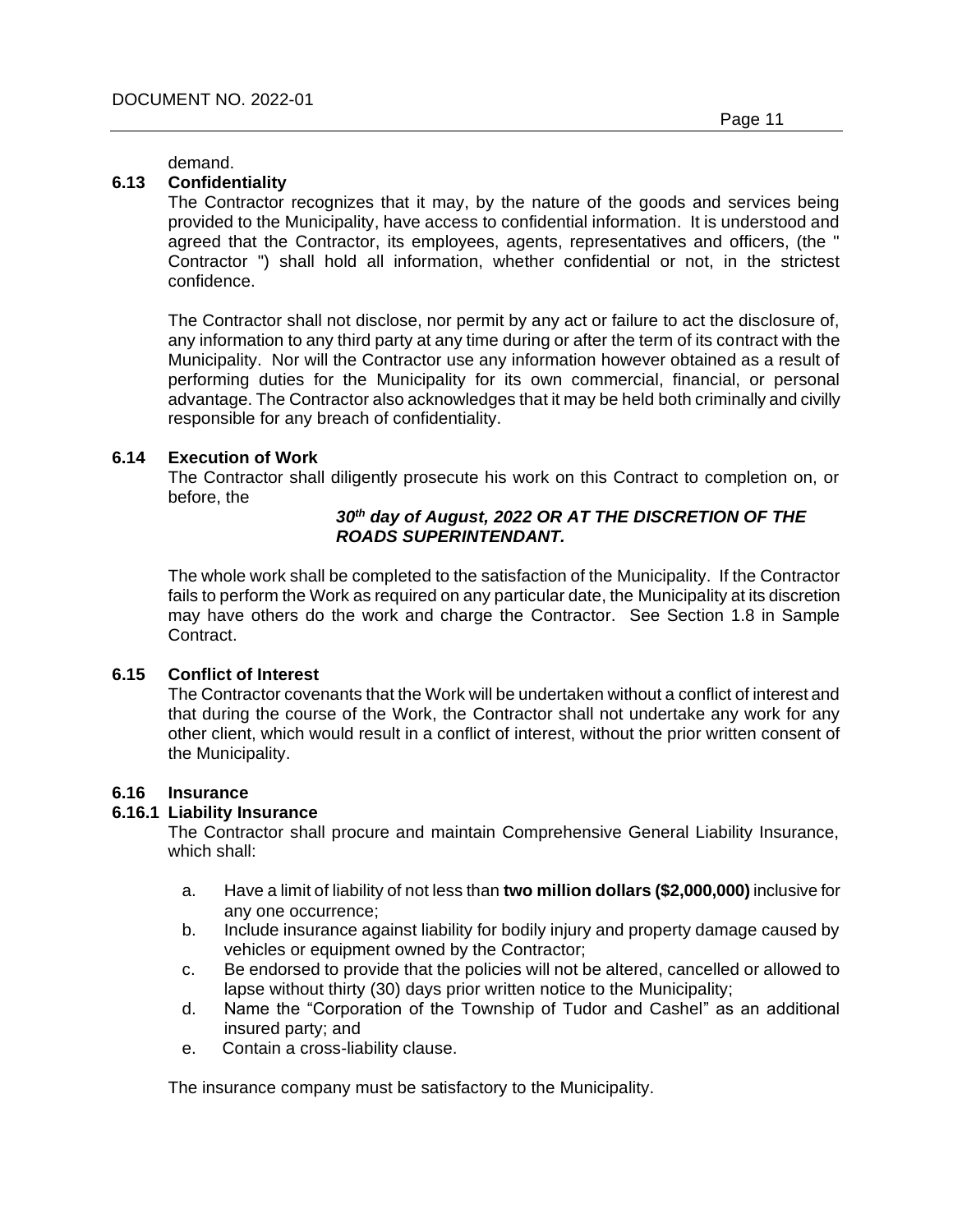The Contractor shall pay for all premiums and expense incurred with the insurances.

## **6.16.2 Vehicle Insurance**

The Contractor shall maintain adequate vehicle insurance in the amount of **two million dollars (\$2,000,000)** for any and all Company vehicles as applicable to be used in the provision of the Contract requirements.

## **6.16.3 Proof of Insurance**

The Proponent shall provide proof of insurance, as required in **Section 6.16.1, and 6.16.2**  with their Tender.

In the event that satisfactory proof of insurance cannot be provided, a letter from the Proponent's insurance company confirming that the Proponent will be able to obtain the required insurance will suffice.

## **6.16.4 Certificate of Insurance**

Prior to the start of any work, the Contractor shall file with the Municipality, together with the signed contract documents, a Certificate of Insurance, clearly stating that the insurance complies with all the requirements listed in **Section 6.16.1, and 6.16.2.**

**If the Contractor does not provide the Certificate of Insurance as herein requested, the Contract may be terminated and will be awarded to the next qualified Proponent.**

## **6.17 Workplace Safety and Insurance Act/Employment Insurance**

It is the Contractor's responsibility to ensure that the Municipality is always in possession of a valid and current "Certificate of Clearance".

The Contractor must furnish the Municipality with a valid and current "Certificate of Clearance" from the WSIB upon the awarding of the contract. The Municipality will not execute the contract in the absence of a valid and current "Certificate of Clearance".

#### **If the Contractor does not provide a copy of a valid and current Certificate of Clearance as herein requested, the Contract may be terminated and may be awarded to the next qualified Proponent.**

Payments to the Contractor will not be made by the Municipality if the "Certificate of Clearance" supplied to the Municipality is no longer valid and current.

The Contractor, at its sole expense, shall be responsible for providing: (1) all benefits and contributions required pursuant to the **Workplace Safety and Insurance Act**, and other applicable law, including but not limited to the **Employment Insurance Act**, to its employees; and (2) the payment of other incidental expenses to its employees.

## **6.18 Workplace Hazardous Materials Information Systems ("WHMIS")**

The Contractor shall provide the Municipality with Material Safety Data Sheets ("MSDS") for all WHMIS products used for this Contract. A copy of these MSD Sheets must be available at the site at all times for the duration of the Contract.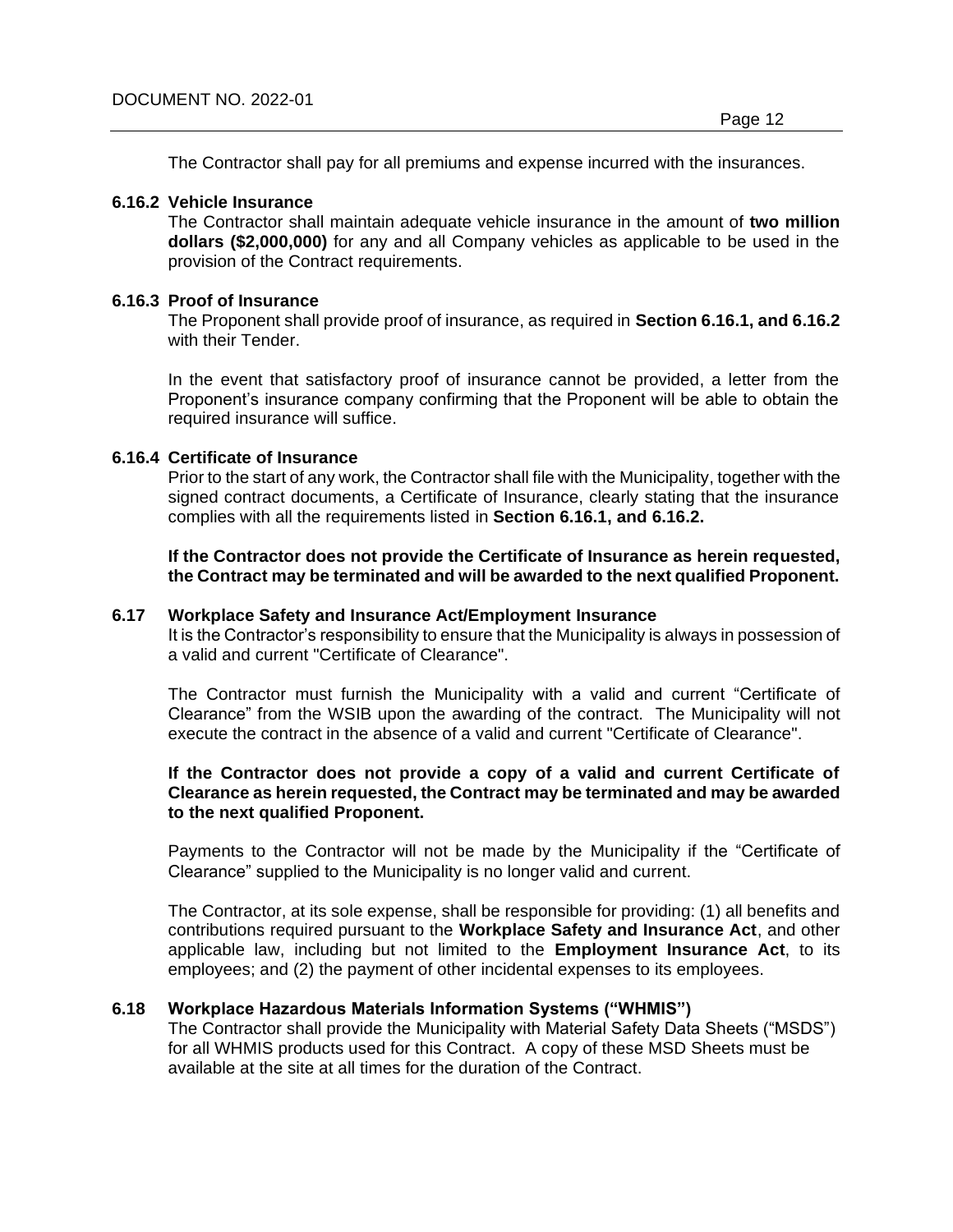## **6.19 The Occupational Health and Safety Act**

The Contractor shall comply with all conditions and regulations of the **Occupational Health and Safety Act, 1990** and Regulations for construction projects and amendments thereto, any other Federal or Provincial Statute or Local By-Law concerning safety or any other phase of his work on this contract.

## **6.20 Loss and Damage**

The Municipality will not in any manner be answerable or accountable for any loss or damage that shall or may happen to the said work, or any part or parts thereof respectively, or for any of the materials or other things used and employed in finishing and completing the work or for any injury to any person or persons, either workers or the public, or for any damage to the adjoining property. The Contractor will properly guard and make good all damage which may arise or be occasioned by any cause connected with the contract, or the work done by the Contractor, and will indemnify and keep indemnified the Municipality against the same, until the completion of all the work required.

## **6.21 Tools and Equipment**

All equipment, tools, supplies, etc. delivered to the job site by the Contractor, prior to, during, or after carrying out the work, will be the responsibility of the Contractor.

#### **6.22 Approvals**

It shall be the Contractors' responsibility to ensure that they are in compliance with all Provincial and Federal legislation and regulations that pertain to the type of work being carried out under this contract.

#### **6.23 Safety Requirements**

The Contractor must ensure that, during the performance of the work outlined in the Contract, their personnel are equipped with and wear the necessary safety apparel, including headgear, footwear and other equipment as appropriate and in compliance with the latest written legislation.

#### **6.24 Co-ordination of Services**

The Contractor will be responsible for coordinating the response to, and involvement of, all other required services or facility suppliers, including but not limited to, Hydro, Telephone as required.

## **6.25 Holdback and Payment**

Every payment, including progress draws, made by the Municipality to the Contractor shall be subject to a ten percent (10%) holdback. Upon completion of all Work covered by the Contract to the satisfaction of the Municipality, the Contractor shall be paid a sum equal to ninety percent (90%) of the Contract price. The remaining ten percent (10%) of the Contract (the "Statutory Holdback") price shall be paid when the Contractor has satisfied the Municipality that all bills for wages, materials and all other liabilities in connection with the Contract have been met.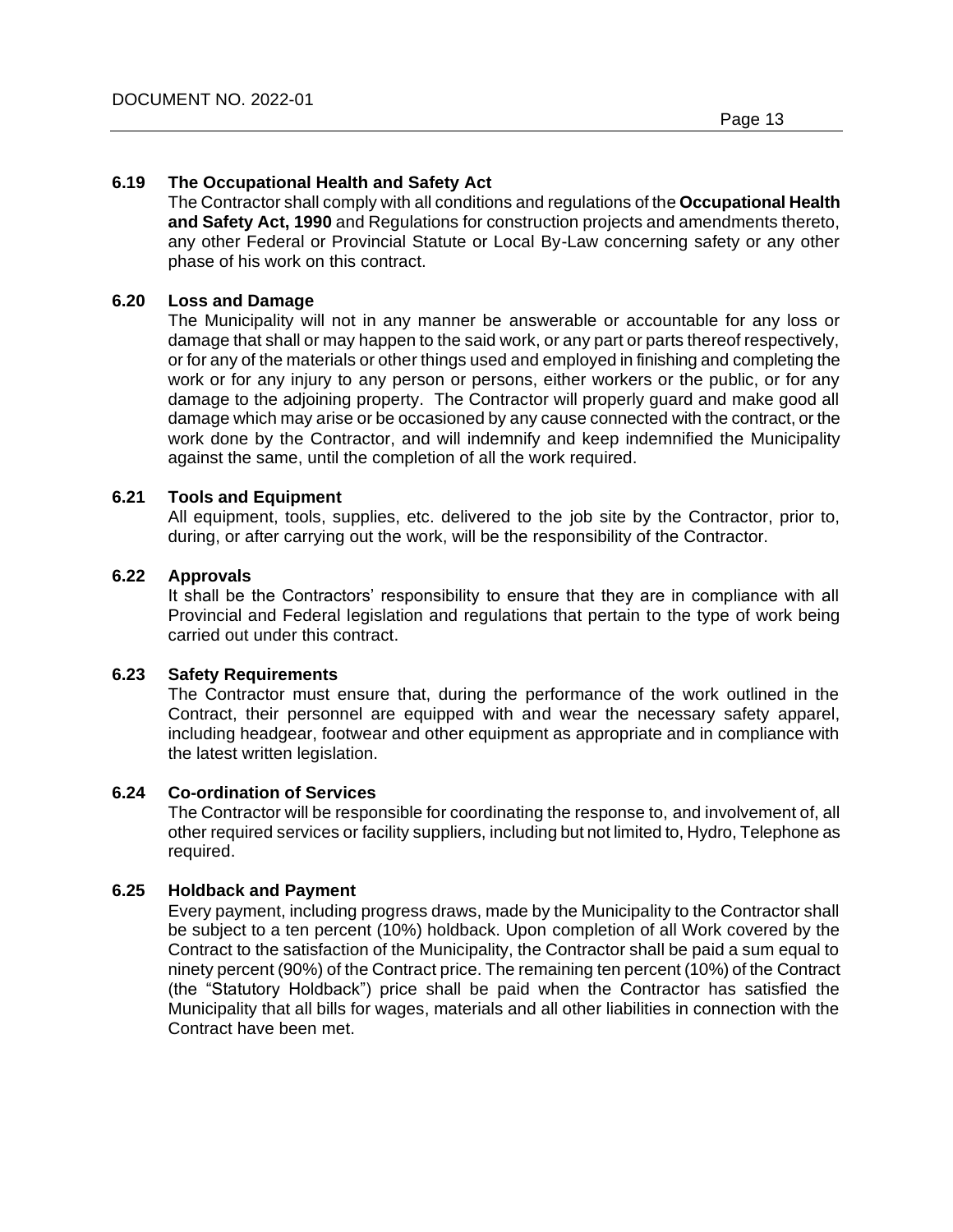#### **6.26 Contract**

The Contractor agrees that they will execute a Contract (see **Attachment 1** – **Sample Contract**) with the required number of copies and return them to the Municipality, **within ten (10) business days** along with:

- a. All required Certificates of Insurance;
- b. A copy of any amendments thereto;
- c. Other required documentation as per this RFT.

**In the event that the Contractor fails to execute the Contract in accordance with the foregoing requirements, the Contractor agrees that the Municipality may at its discretion, enter into a contract with the next qualified Proponent.**

## **7.0 TENDER DETAILS AND SPECIFICATIONS**

#### **7.1 Introduction**

The Municipality requires the supply, of winter sand to approximately **4,000 metric tonnes. To be quoted;**

# **7.2 Delivery to;**

**Location :** 593 Weslemkoon Lake Road, Gilmour

Each Proponent must visit the site and satisfy themselves as to the location, conditions and constraints of the area in question**.** 

Submission of a Tender by the Proponent is evidence that such visit has been conducted and the Proponent is aware of all limitations and restrictions of the site.

If selected as the Contractor, the Proponent agrees not to submit a specific claim for compensation due to adverse soil conditions and natural conditions, or any adverse general or local conditions.

#### **7.3 Scope of Work**

The scope of work involves the supply, treatment and stockpile of winter sand to approximately 4,000 tonnes. To be stockpiled by a 100 ' stacker and fed by loader.

*Sand shall not contain soft or friable particles or dirt in excess of 8% as determined by the Ministry of Transportation abrasion test and shall be screened so as to meet the following gradation requirements.*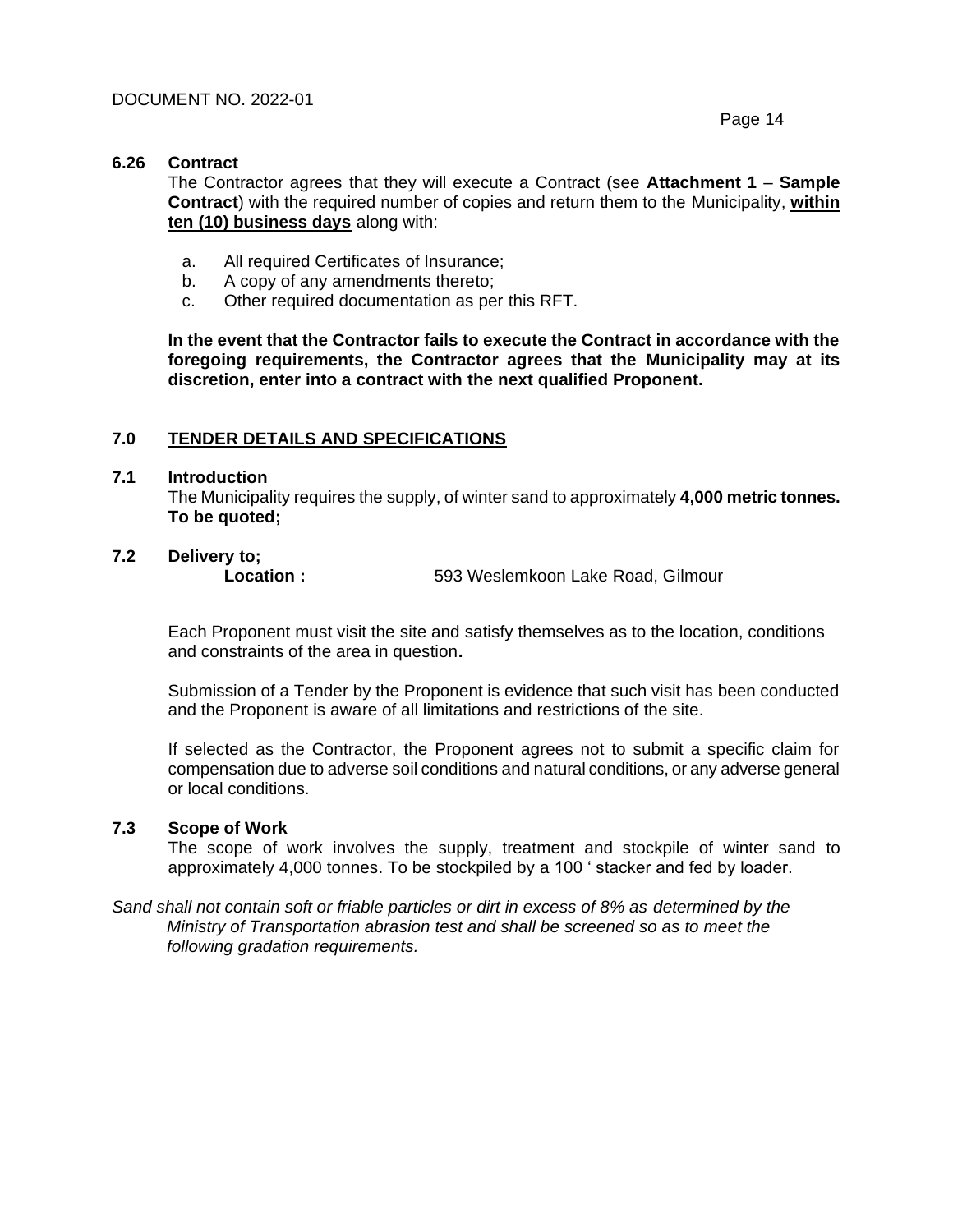| <b>MTO Sieve Designation</b> | <b>Percentage Passing</b> |
|------------------------------|---------------------------|
| 6.7 mm                       | 100%                      |
| 4.75 mm                      | $90 - 100\%$              |
| $2.36$ mm                    | $50 - 95%$                |
| $1.18$ mm                    | $20 - 90\%$               |
| 600 um                       | $0 - 70%$                 |
| 300 um                       | $0 - 35%$                 |
| 150 um                       | $0 - 15%$                 |
| 75 um                        | $0 - 5%$                  |

## *GRADATION REQUIREMENTS MUST MEET:*

\*MTO Lab Test No. LS 602

Prior to commencing delivery, the following testing shall take place and be finalized.

The Winter Sand shall be screened and stockpiled prior to testing, in compliance with OPSS.MUNI 1004.07.01. Once sample has been taken from stockpile no more sand shall be added to the tested pile, a new pile must be started and tested separately. Sampling of the stockpiled, screened sand shall be done in compliance with OPSS.MUNI 1004.08.03. Duplicate samples shall be taken and sealed by the contractor in the presence of the contract administrator at the time and location determined by the contract administrator. When more than 30kg is required the total sample shall be combined by the QA Laboratory prior to testing.

**REFEREE TESTING** - In the event that QA test results do not meet the requirements of the above specification, the contractor has the option of invoking referee testing in accordance with OPSS.MUNI 1004.08.07. The Contractor shall notify the Contract Administrator of the selected option in writing within 2 business days following written notification of unacceptable material from the Contract Administrator.

Referee test samples shall be delivered to the referee testing laboratory from the QA Laboratory by the contract Administrator. The sealed sample shall be opened in the presence of the Contractor and the Contract Administrator. If referee materials are not available, the contractor shall be responsible for obtaining and submitting new samples to the referee laboratory from a location to be decided by the contract administrator. The Contract Administrator shall be present to witness the sampling. The results shall conform to OPS 1004.

The quantity of sand to be supplied under this contract is as follows, but it is to be understood that the quantity stated is purely an indication and no liability will be accepted should the final quantity be greater or less.

## **7.4 Weigh Scales**

The Contractor shall provide certified scales to weigh the material.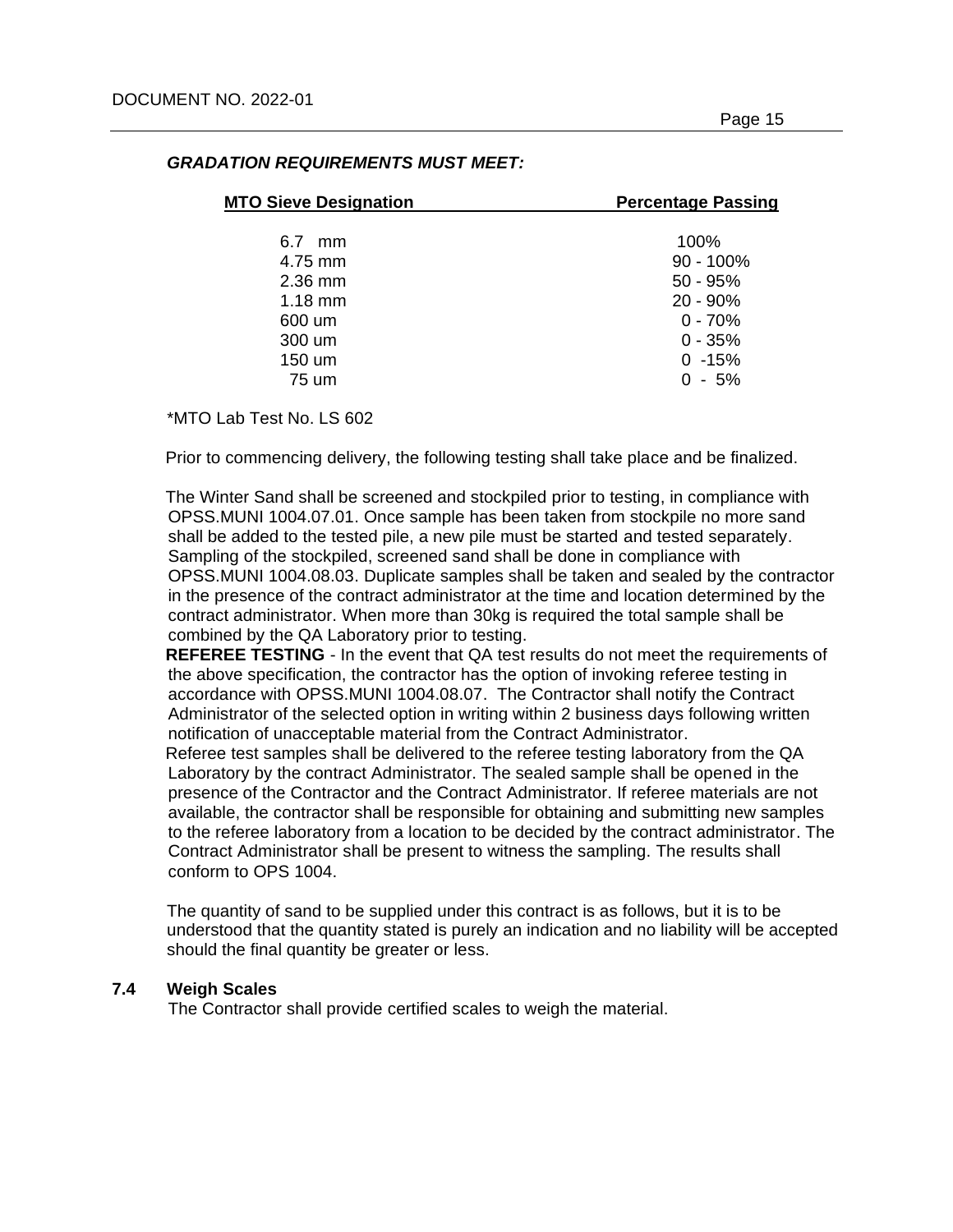The Contractor shall have the weigh scales officially tested and approved prior to use on the Contract, and shall ensure their accuracy at all times. The Contractor shall provide evidence of the accuracy of the weigh scales upon request.

The Contractor shall provide a competent employee to operate the scales, and this employee shall accurately record all weights and submit to the foreman at the end of each working day.

The sand shall be delivered and stockpiled at the following location:

#### **Total Quantities are the amounts estimated for the entire winter of 2022/2023.**

| Location                          | <b>Total Quantity</b> |
|-----------------------------------|-----------------------|
|                                   | (in tonnes)           |
| <b>Public Works Yard</b>          |                       |
| 593 Weslemkoon Lake Road, Gilmour | 4,000                 |
| <b>ESTIMATED TOTAL QUANTITY:</b>  | 4,000                 |

#### **DELIVERY:**

#### **Quantities to be delivered on or before 30th of August, 2022 or at the discretion of the roads superintendent.**

Dates for sand delivery to site are to be confirmed for delivery in writing 2 weeks prior to commencing to ensure that salt can be delivered to the site. Once dates confirmed and salt delivered the stockpiling on site must commence within 24 hours of date received in writing.

. Sand delivered to the stockpile locations and rejected by the Roads Superintendent or his designate shall be removed by the Contractor at his/her own expense.

Payment at the contract unit price for the quantity measured will be full compensation for screening, hauling, weighing, treating and stockpiling the winter sand, for supplying all labor, equipment and material except as otherwise specified, and for carrying out all work appurtenant to the production of the stockpile as specified above.

Sand shall be delivered clean and dry and shall **not** be delivered during damp or rainy days.

Weigh scale tickets shall be provided to the Roads Superintendent.

For purposes of treating or mixing sand and salt the Municipality shall supply the salt. The mixture shall be as specified by the municipality. It shall be stockpiled using a 100 ' stacker and fed by loader.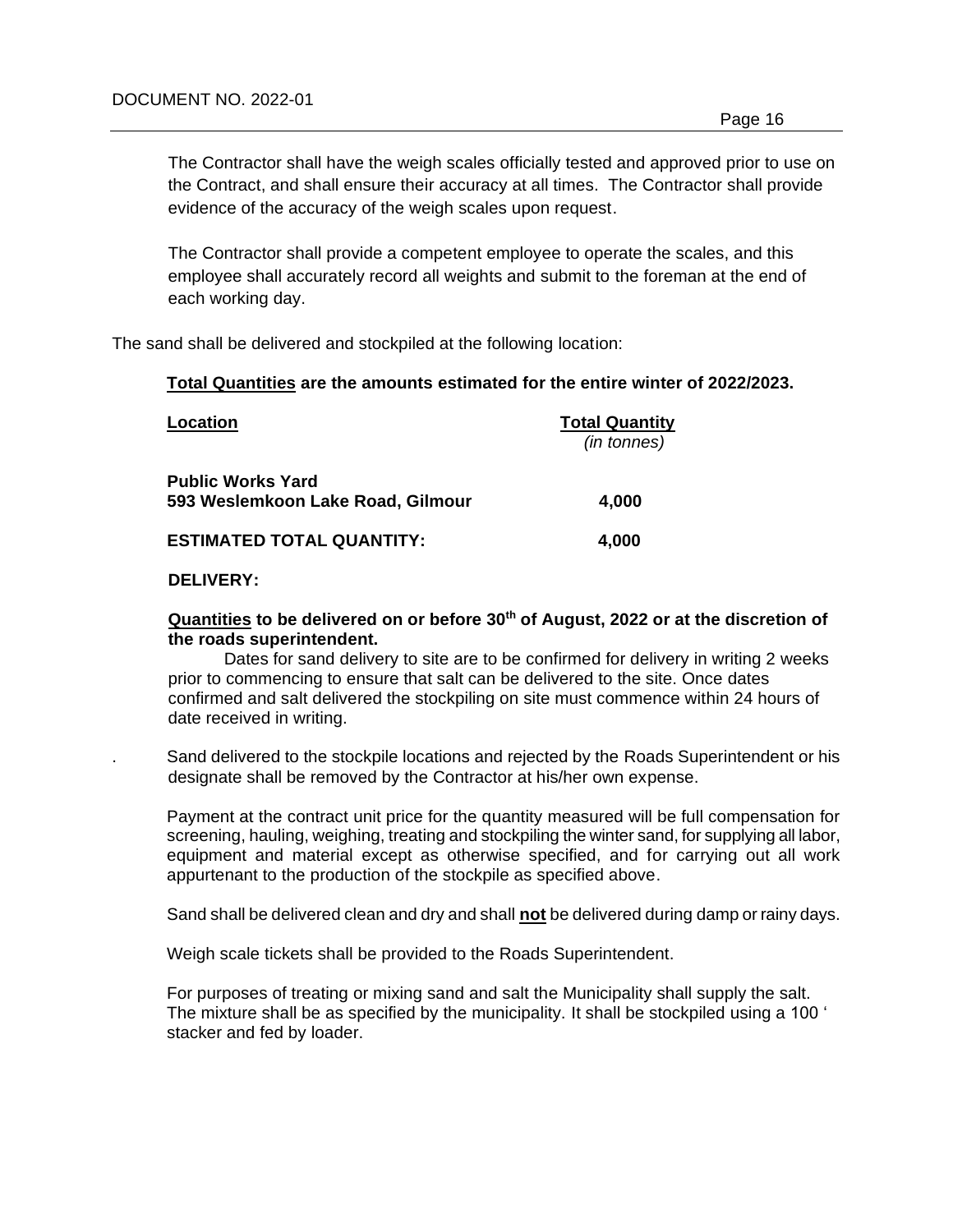## **8.0 TO INCLUDE IN TENDER**

#### **8.1 Tender Format**

The Proponent shall provide the information requested below to support the scope of work. Note that the required information must be clear and concise and, therefore, should not exceed ten (10) single-sided pages in total length, excluding information relating to the Proponent contact information, profile and **Appendices A to D**.

**The Tender must be organized with headings and order of presentation as listed below.**

#### **8.2 Acknowledgements**

The Proponent shall provide completed **Appendix A – Acknowledgements,** confirming any addenda received.

#### **8.3 Pricing and Completion Schedule**

The Proponent shall provide completed **Appendix B – Pricing,** providing the firm price for supply, treatment and stockpile of winter sand, in Canadian Funds, at the Township of Tudor and Cashel, HST extra.

The Proponent shall provide their HST registration number, or indicate if they operate as a Small Trader with the Federal Government.

The Proponent shall provide a completion schedule in **Appendix B**.

Prices shall remain firm for a period of 365 days from the date of the Tender Closing.

## **8.4 Subcontractors**

The Proponent shall provide the completed **Appendix C - Subcontractors** including a description of the work components each will provide.

#### **8.5 References**

The Proponent shall provide completed **Appendix D – References** – providing a list of not fewer than **three (3) references for work completed within the last five years**, and that may be contacted by Municipal staff.

The Municipality reserves the right to contact any or all of the supplied references and may disqualify Proponents who have been given negative performance/service and/or quality ratings by supplied references or other references contacted.

## **8.6 Company Profile**

The Proponent shall clearly identify full name, addresses, phone numbers, and fax numbers, of the Company. The Tender should also identify the individual authorized as a signing authority to negotiate the Tender in the event the Proponent is selected.

#### **8.7 Other Mandatory Documents to Include**

a. Proof of insurance (see **Section 6.16.3**)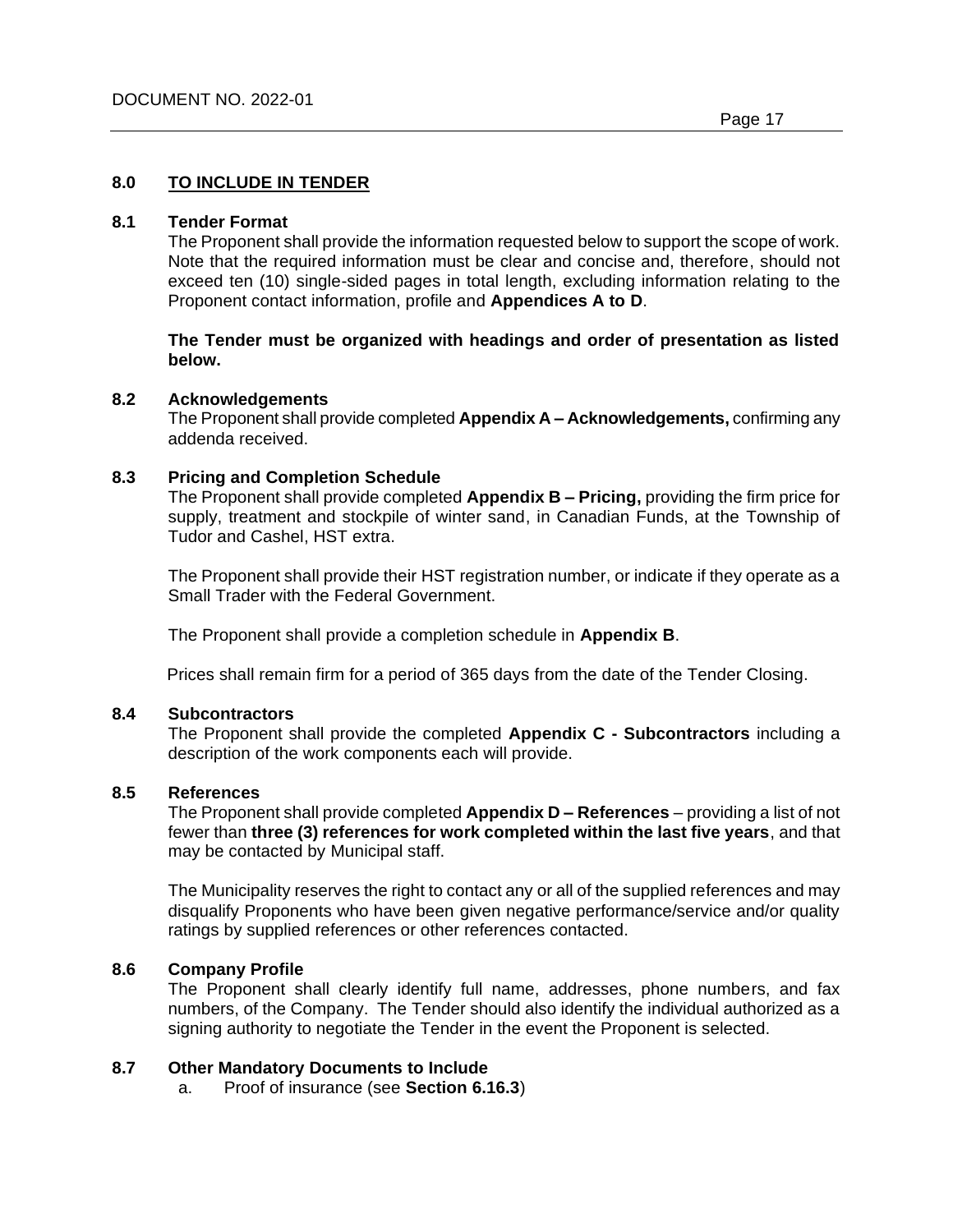#### **9.0 PROJECT SCHEDULE**

This project is on a tight timeline, and must adhere to the following schedule as closely as possible:

| RFT Issue           | April 20, 2022  |
|---------------------|-----------------|
| Closing date of RFT | May 18, 2022    |
| Initial Completion  | 30 August, 2022 |

## **9.1 Contract Award**

Based on the evaluation criteria a recommendation on Contract award will be prepared and presented to the Corporation of the Township of Tudor and Cashel's Council.

Council shall review the recommendation and make an award.

The Corporations reserves the right to accept or reject all or any portion of the Tender, as may be in the best interests of the Corporations.

On approval of the Tender, the Roads Superintendent or their designate shall immediately send a **Notification of Acceptance** to the successful Proposer advising them that their bid has been accepted and advising when the documents will be available for execution.

## **10.0 ERRORS AND OMISSIONS**

It is understood and agreed that this RFT includes specific requirements and specifications. The Municipality shall not be held liable for any errors or omissions in any part in this RFT.

Nothing in the RFT is intended to relieve the Proponent from forming their own opinions and considerations with respect to the matters addressed in the RFT.

There will be no consideration of any claim after submission of Tenders, that there is a misunderstanding with respect to the conditions imposed by the contract.

## **11.0 TENDER CHECKLIST**

The Proponent is responsible for ensuring that the submission is complete, by providing the following in a sealed envelope:

#### **11.1 One (1) original to include:**

- a. All addenda issued, with original signatures; and
- b. All documentation to address **Section 8.0 "To Include in Tender".**

#### **11.2 Two (2) copies of the following:**

**a.** All documentation to address **Section 8.0** (may be photocopies).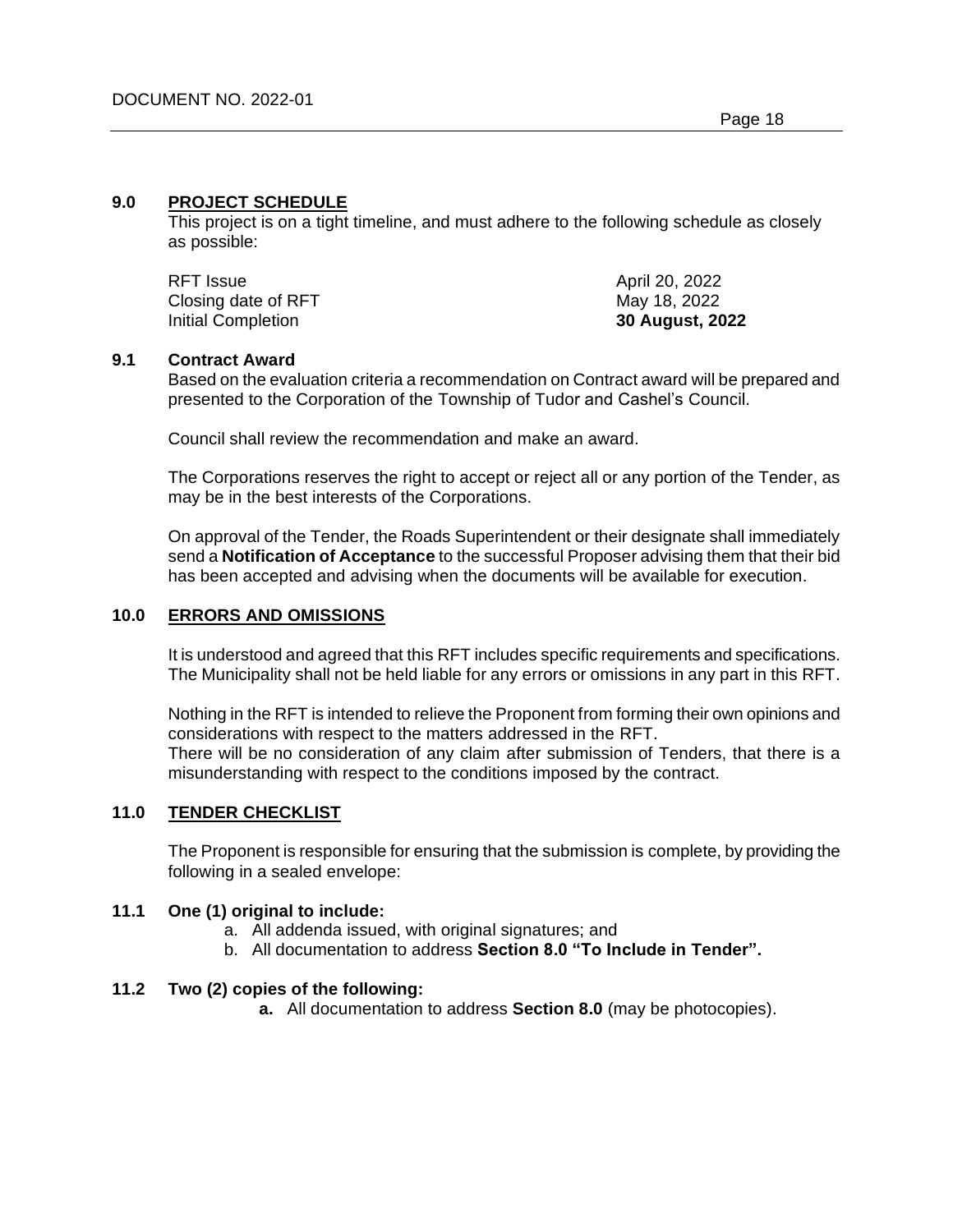## **Attachment 1**

## **SAMPLE CONTRACT**

**The Township of Tudor and Cashel requires the supply of labour, material, equipment and performing all work on the project.**

**THIS AGREEMENT** dated the day of 2022

**BETWEEN**

**THE Township of Tudor and Cashel** (the "Municipality")

**AND**

## **XXXXXXXXX Company**

(the "Contractor")

**WHEREAS** the Municipality desires the supply of labour, material, equipment and performing all work on the project. The Township of Tudor and Cashel hereinafter called the "Project"

**AND WHEREAS** the Contractor has agreed to furnish all required professional services in connection with the Project;

**NOW THEREFORE WITNESSETH** that in consideration of the covenants contained herein, the Municipality and the Contractor mutually agree as follows:

## ARTICLE 1 - GENERAL CONDITIONS

1.1 Retainer

The Municipality hereby retains the services of the Contractor in connection with the Project and the Contractor hereby agrees to provide the services described herein under the general direction and control of the Municipality.

1.2 Services

The services to be provided by the Contractor and the Municipality for the Project are set forth in Article 2, as supplemented pursuant to Section 1.22, and such services as changed, altered or added to under Section 1.6 are hereinafter called the "services".

1.3 Compensation

The Municipality shall pay the Contractor in accordance with the provisions set forth in Article 3.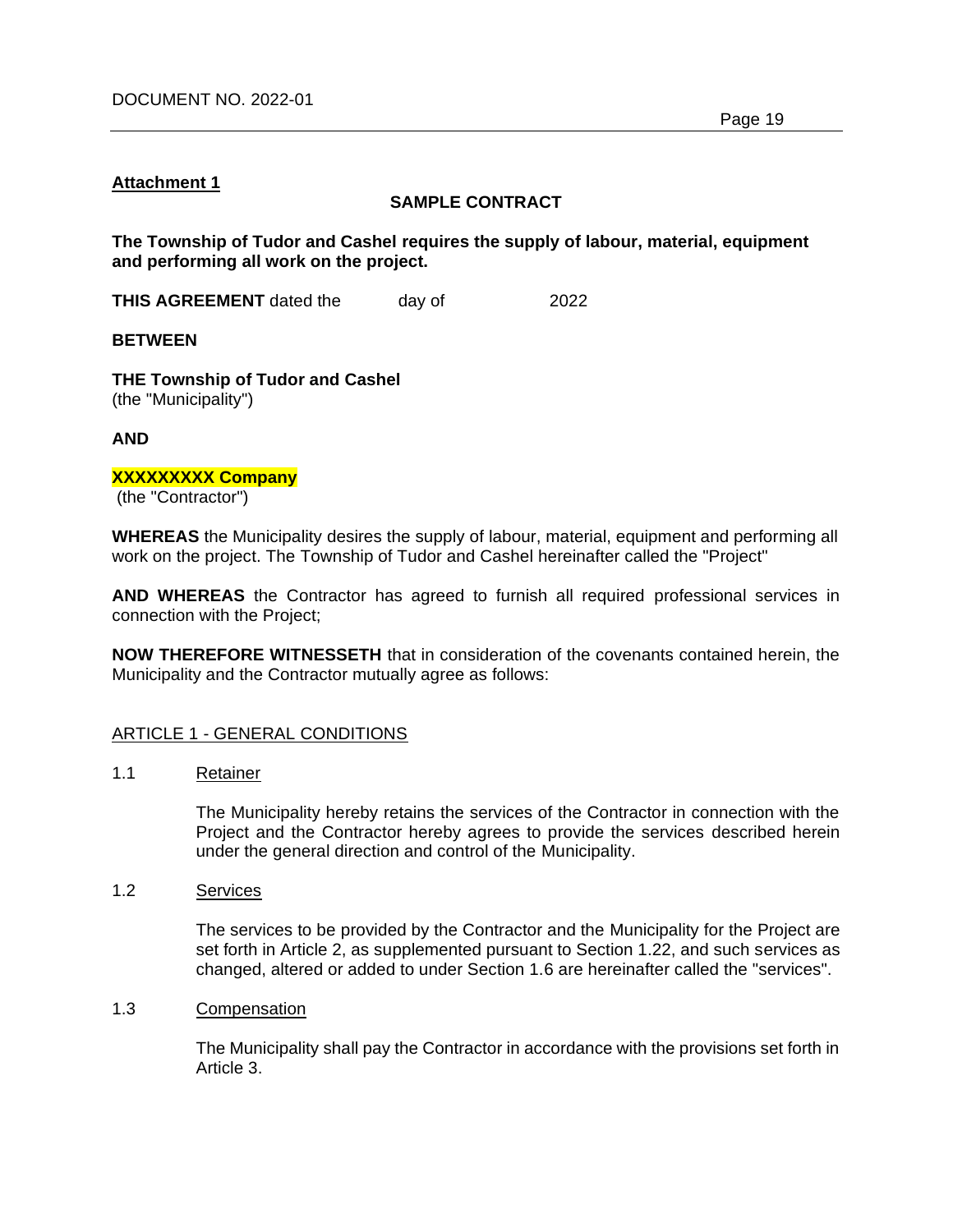#### 1.4 Staff and Methods

The Contractor shall use current state of the art equipment and shall skilfully and competently perform the Services and shall employ only skilled and competent staff who will be under the supervision of a senior member of the Contractor's staff with the approval of the Municipality. The Contractor shall have the prior agreement of the Municipality before making any changes to the staff list after commencement of the Project.

#### 1.5 Changes and Alterations and Additional Services

- a) The Municipality, in consultation with the Contractor, may in writing, at any time after the execution of this Contract, delete, extend, increase, vary or otherwise alter the Services required under this Contract.
- b) In the event that the Municipality increases the overall Services required, the Municipality shall where appropriate, pay the Contractor for the additional service based on an approved Change Order in accordance with Article 3 of the Contract.
- c) In the event that the Municipality decreases the overall Services required under this Contract, the Municipality may reduce the amounts prescribed, at its sole discretion, in accordance with Article 3 of this Contract.

#### 1.6 Suspension or Termination

The Municipality may at any time for non performance or not complying with the agreed work schedules by notice in writing to the Contractor suspend or terminate the services or any portion thereof at any stage of the undertaking. Upon receipt of such written notice, the Contractor shall perform no further Services other than those reasonably necessary to close out their Services. In such an event, the Contractor shall be entitled to payment for work related to the close out of services in accordance with Subsection 3.1.

If the Contractor is practising as an individual and dies before their services have been completed, this Contract shall terminate as of the date of their death, and the Municipality shall pay for the services rendered and disbursements incurred by the Contractor to the date of such termination.

#### 1.7 Indemnification

The Contractor shall indemnify and save harmless the Municipality, their employees, officers and agents from and against all claims, actions, losses, expenses, costs or damages of every nature and kind whatsoever which the Municipality, their employees, officers or agents may suffer as a result of the negligence of the Contractor, their employees, officers or agents in the performance of this Contract.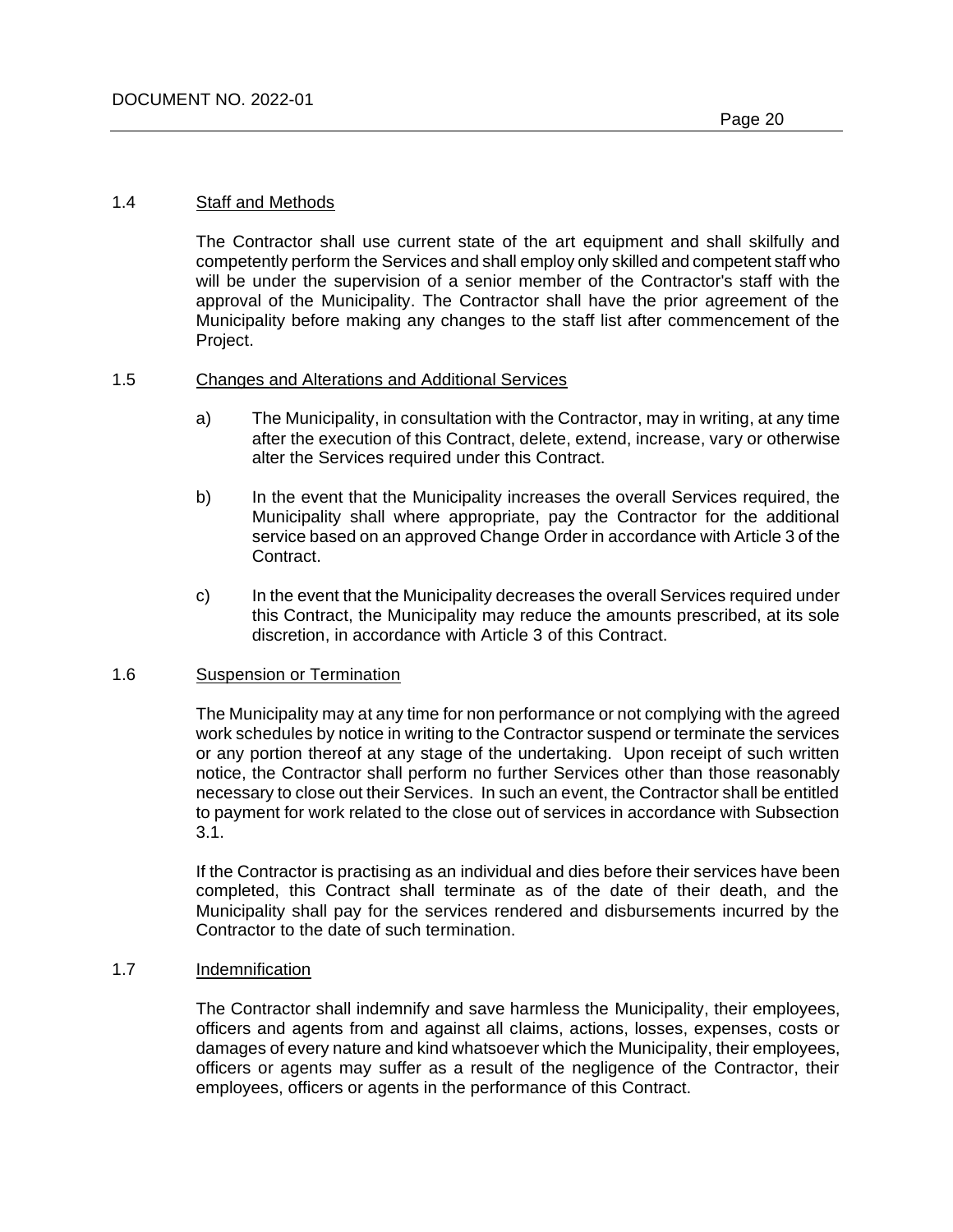#### 1.8 Insurance

a) Comprehensive Commercial General Liability and Automobile Insurance

The Contractor shall maintain insurance for the duration of the contract. Coverage shall consist of a comprehensive Commercial General Liability policy covering public liability and property damage insurance acceptable to the Municipality in an amount not less than \$2,000,000.00 and automobile insurance for both owned and non-owned vehicles to be used by the Contractor during its delivery of the services in an amount not less than \$2,000,000.00. The Commercial General Liability policy shall name the Municipality as an additional insured and contain a cross-liability clause there under and the Contractor shall forward proof of insurance as the Municipality may direct.

b) Change in Coverage

It is understood and agreed that the coverage provided by these policies will not be changed or amended in any way nor cancelled by the Contractor until (30) days after written notice of such change or cancellations has been personally delivered to the Municipality.

#### 1.9 Contracting for Construction

Neither the Contractor nor any person, firm or corporation associated or affiliated with nor subsidiary to the Contractor shall submit a Tender for the Project, or have an interest either directly or indirectly in the Project.

#### 1.10 Assignment

Neither party may assign this Contract without the prior consent in writing of the other.

#### 1.11 Previous Contracts

This Contract supersedes all previous contracts, agreements, arrangements or understandings between the parties whether written or oral in connection with or incidental to the Project.

#### 1.12 Approval by Other Authorities

Unless otherwise provided in this Contract, where the work of the Contractor is subject to the approval or review of an authority, department of government, or agency other than the Municipality, such applications for approval or review shall be the responsibility of the Contractor, but shall be submitted through the offices of the Municipality and unless authorized by the Municipality in writing, such applications for approval or review shall not be obtained by direct contact by the Contractor with such other authority, department of government or agency.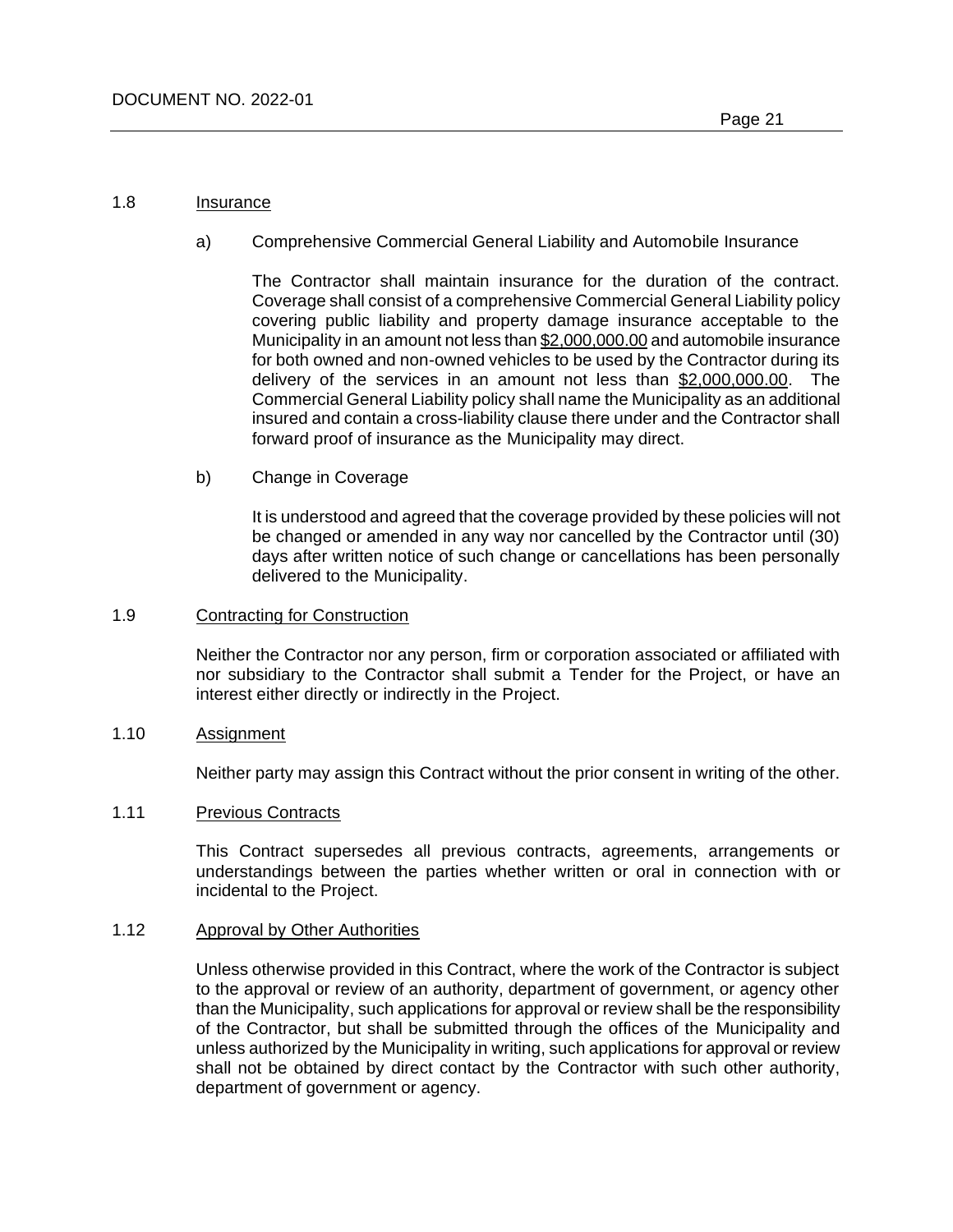#### 1.13 Inspection

The Municipality, or persons authorized by the Municipality, shall have the right, at all reasonable times, to inspect or otherwise review the Services performed, or being performed, under the Project and the premises where they are being performed.

#### 1.14 Publication

The Contractor agrees to obtain the consent in writing of the Municipality before publishing or issuing any information regarding the Project.

#### 1.15 Confidential Data

The Contractor shall not divulge any confidential information communicated to or acquired by them, or disclosed by the Municipality in the course of carrying out the services provided for herein. No confidential information shall be used by the Contractor on any other project without the approval in writing of the Municipality.

## 1.16 Time

The Contractor shall perform the Services expeditiously to meet the requirements of the Municipality and shall complete any portion or portions of the services in such order as the Municipality may require and the Municipality shall have the right to take possession of and use any completed or partially completed portions of the Work notwithstanding any provisions expressed or implied to the contrary.

The Municipality shall give due consideration to all designs, drawings, plans, specifications, reports, tenders, Tenders and other information submitted by the Contractor, and shall make any decisions which they are required to make in connection therewith within a reasonable time so as not to delay the work of the Contractor.

#### 1.17 Schedules

#### **The sand shall be delivered and stockpiled at the following location**:

The Quantities are the amounts estimated to be delivered before August 30, 2022 or at the discretion of the roads superintendent:

| Location                                                      | <b>Total Quantity</b> |
|---------------------------------------------------------------|-----------------------|
|                                                               | (in tonnes)           |
| <b>Public Works Yard</b><br>593 Weslemkoon Lake Road, Gilmour | 4,000                 |
| <b>ESTIMATED TOTAL QUANTITY:</b>                              | 4,000                 |

Quantities to be delivered on or before 30 August, 2022.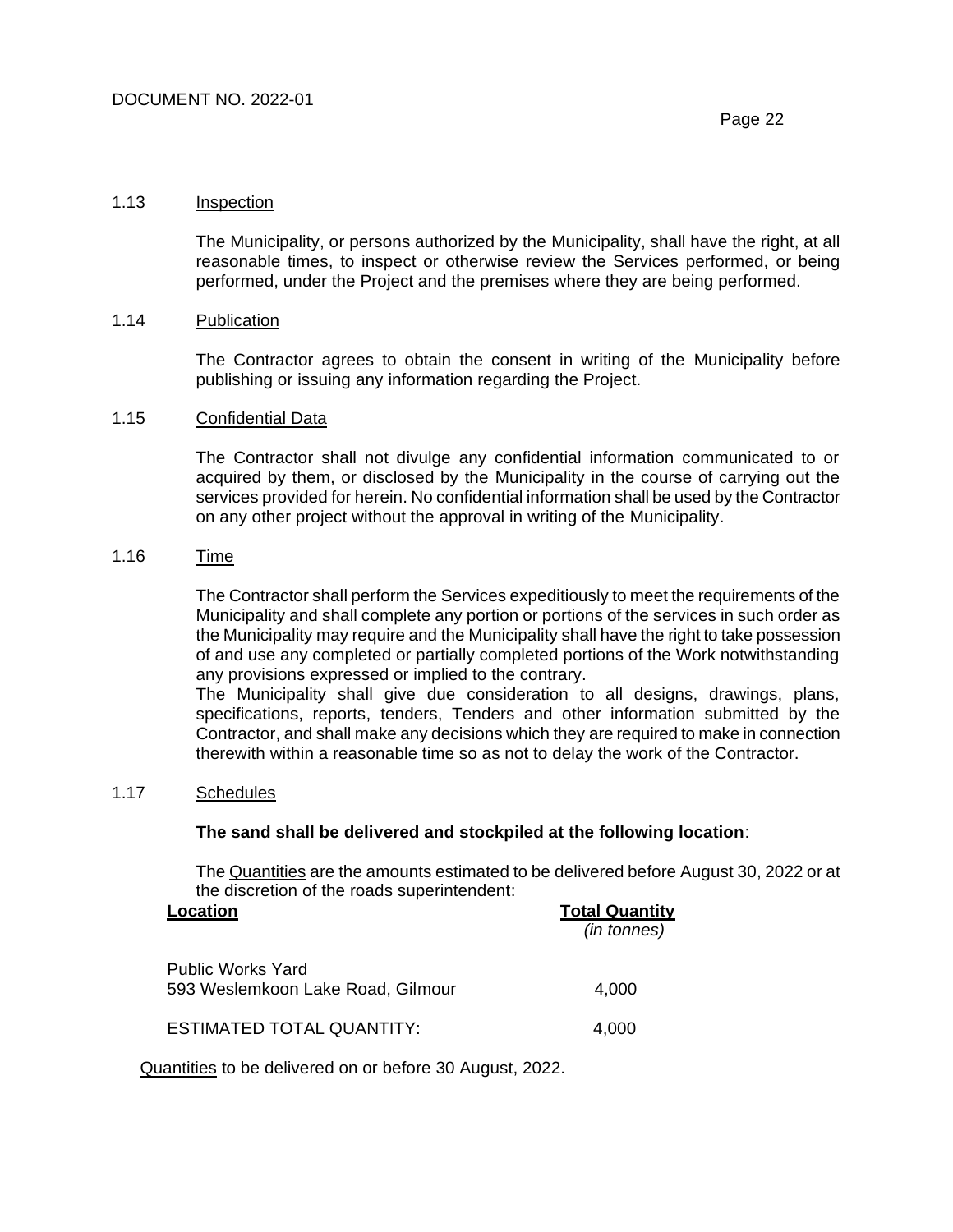1.17.1 Every payment, including progress draws, made by the Municipality to the Contractor shall be subject to a ten percent (10%) holdback. Upon completion of all Work covered by the Contract to the satisfaction of the Municipality, the Contractor shall be paid a sum equal to ninety percent (90%) of the Contract price. The remaining ten percent (10%) of the Contract (the "Statutory Holdback") price shall be paid when the Contractor has satisfied the Municipality that all bills for wages, materials and all other liabilities in connection with the Contract have been met.

#### 1.17.2 Subsequent Changes in the Schedule of Fees and/or Schedule of Progress

The Contractor will require prior written approval, from the Municipality for any of the following:

- a) Any increase in the fees beyond those approved under Section 3.1.
- b) Any change in the schedule of progress which results in a longer period than provided in the schedule referred to in Subsection 1.18.1(b).

#### 1.18 Federal and Provincial Requirements

The Contractor shall abide by all applicable Federal and Provincial Legislation and Regulations thereto as these may relate to, but not limited to, the employment of staff, compensation, Workplace Safety & Insurance Board (WSIB), OHSA etc.

## 1.19 Appendix

**Appendix A** – Completed Tender Submission for Tender Document No. 2021-02, attached.

The Appendix supplements Articles 2(a) ("Services to be Provided by the Contractor") and 2(b) ("Services to be Provided by the Municipality "). If any conflicts exist between the Appendix and Articles 2(a) and 2(b), the Municipality shall, act reasonably, resolve such conflict.

## 1.20 Conflict of Interest

The Contractor shall disclose to the Municipality prior to accepting an assignment, any potential conflict of interest. If such a conflict of interest does exist, the Municipality may, at its discretion, withhold the assignment from the Contractor until the matter is suitably resolved, and further.

## ARTICLE 2 - SERVICES

Services to be provided as part of this Contract include the following:

## **ARTICLE 2 a) - SERVICES TO BE PROVIDED BY THE CONTRACTOR**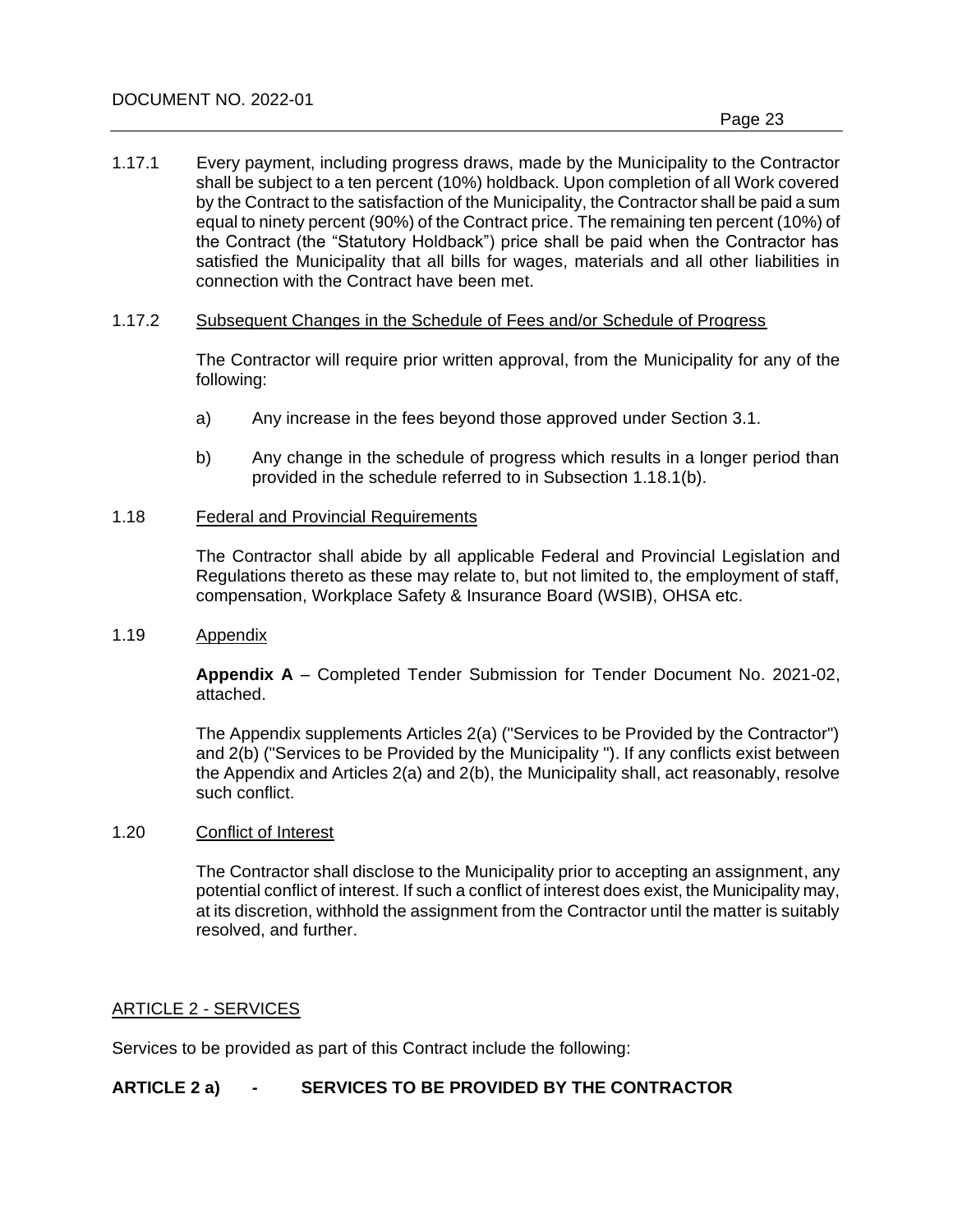• **All as described in Section 7.0 of RFT- 2022-01**

## **ARTICLE 2 b) - SERVICES TO BE PROVIDED BY THE MUNICIPALITY**

- Attendance at Project Team meetings, as requested;
- Review, approval and payment of contract invoices in accordance with this Contract;
- Review and approval of on-going Contractor work in a timely manner;
- Provide available background information to the Contractor, as requested;

## ARTICLE 3 - FEES AND DISBURSEMENTS

## 3.1 Fees for Completion of the Project

The total fees and disbursements paid by the Municipality to the Contractor shall not exceed the total amount per Tonne of (insert bid price per tonne) for the provision of:

## **The supply, treatment and stockpile of winter sand to approximately 4,000 tonnes.**

The Contractor shall hold the unit price for one year from signing date of the contract.

All fees quoted in Article 3.1 are exclusive of applicable taxes. Under no circumstances whatsoever shall the Contractor's total fees and disbursements exceed the fees quoted in Article 3.1 without the prior written approval of the Municipality.

## 3.2 Payment

## 3.2.1 Measurement for Payment

Payment at the contract unit price for the quantity measured will be full compensation for screening, hauling, weighing, treating and stockpiling, for supplying all labor, equipment and material except as otherwise specified, and for carrying out all work appurtenant to the production of the stockpile as specified above.

Sand shall be delivered clean and dry and shall **not** be delivered during damp or rainy days.

#### Basis of Payment

Payment at the Contract unit price for the above tender item shall be full compensation for all labour, equipment and materials to do the Work.

When repairs or removals are warranted, the Contractor shall be responsible for, and shall carry out, all associated work at no cost to the Owner.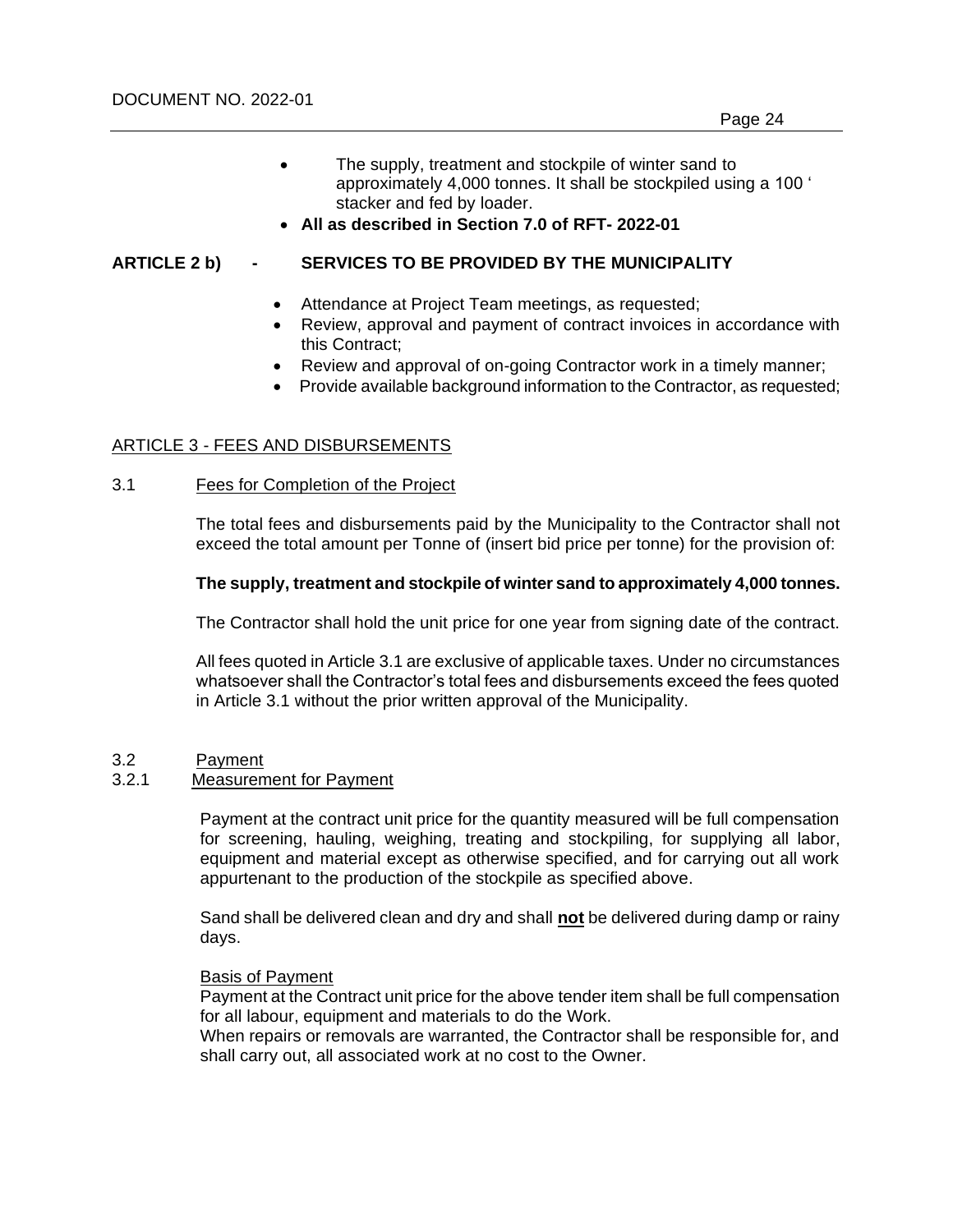## DOCUMENT NO. 2022-01

IN WITNESS THEREOF the parties hereto have executed this agreement by officers properly authorized on the day and year set out below.

|                          |                                             |                                                     | <b>SIGNED, SEALED AND DELIVERED</b> at _______________, Ontario, this ______ day                                      |
|--------------------------|---------------------------------------------|-----------------------------------------------------|-----------------------------------------------------------------------------------------------------------------------|
|                          |                                             |                                                     |                                                                                                                       |
|                          |                                             |                                                     |                                                                                                                       |
| <b>SUPPLIER: NAME:</b>   |                                             |                                                     | <u> 1989 - Johann Barbara, martin amerikan basar dan berasal dan berasal dalam basar dalam basar dalam basar dala</u> |
|                          | <b>ADDRESS:</b>                             |                                                     |                                                                                                                       |
|                          |                                             |                                                     |                                                                                                                       |
|                          |                                             |                                                     |                                                                                                                       |
|                          |                                             |                                                     |                                                                                                                       |
|                          |                                             |                                                     |                                                                                                                       |
|                          |                                             |                                                     | Signature of Authorized                                                                                               |
|                          |                                             |                                                     | <b>Official or Principal</b>                                                                                          |
|                          |                                             |                                                     |                                                                                                                       |
| WITNESS (required if the |                                             |                                                     | (Print Name and State Title)                                                                                          |
|                          | Supplier is not a Corporation)              |                                                     |                                                                                                                       |
|                          |                                             |                                                     |                                                                                                                       |
| WITNESS (if required)    |                                             |                                                     | Signature of Authorized                                                                                               |
|                          |                                             |                                                     | (Corporate Seal)<br><b>Official or Partner</b>                                                                        |
|                          | I/We have authority to bind the corporation |                                                     |                                                                                                                       |
|                          |                                             |                                                     |                                                                                                                       |
|                          |                                             | THE CORPORATION OF THE TOWNSHIP OF TUDOR AND CASHEL |                                                                                                                       |
|                          |                                             | 371 Weslemkoon Lake Road, Gilmour, ON, K0L 1W0      |                                                                                                                       |
|                          |                                             |                                                     |                                                                                                                       |
|                          |                                             |                                                     |                                                                                                                       |
|                          |                                             |                                                     | Libby Clarke, Mayor                                                                                                   |
|                          |                                             |                                                     |                                                                                                                       |

Nancy Carrol, Clerk/Treasurer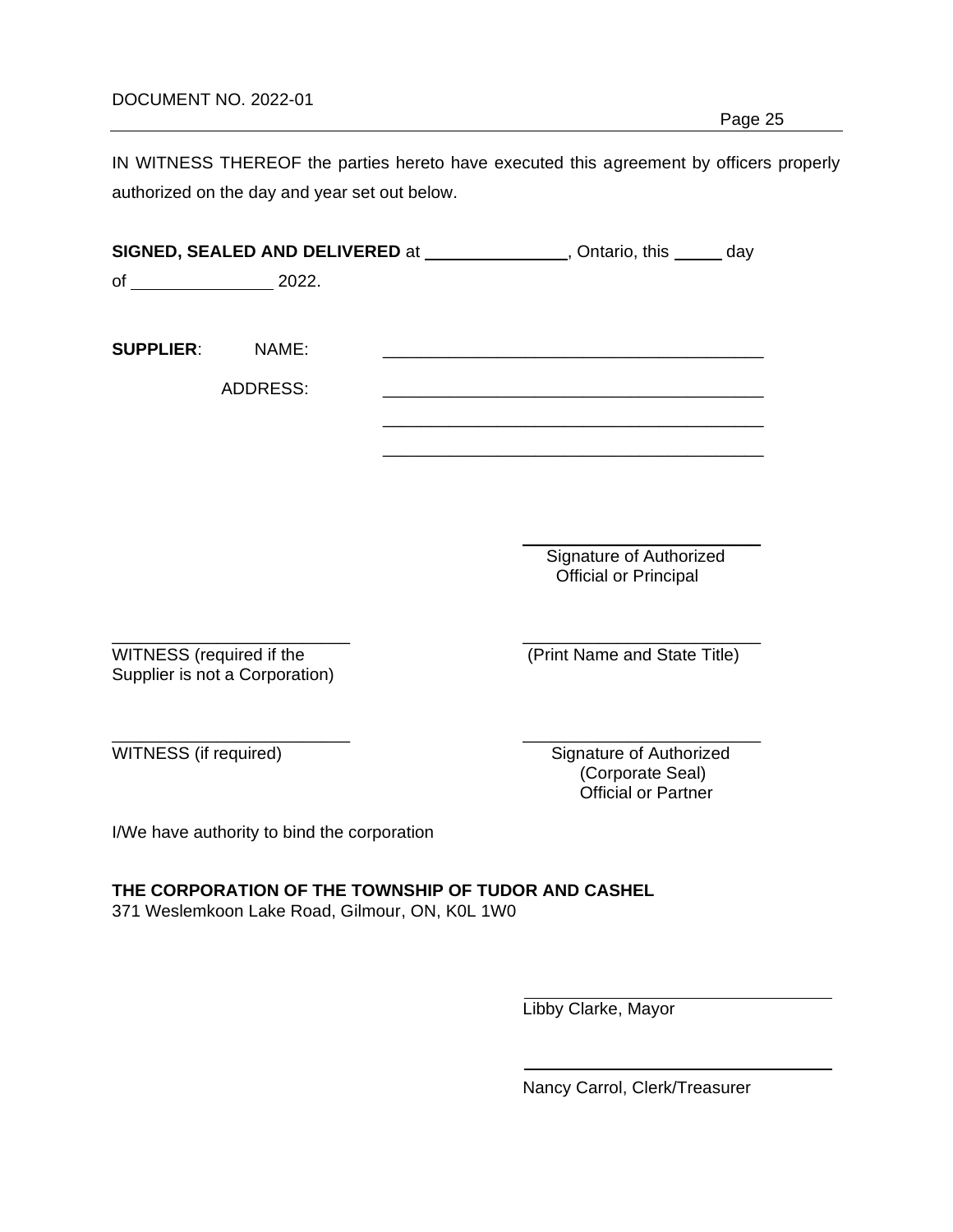Appendix A

## **ACKNOWLEDGEMENTS**

**I/WE ACKNOWLEDGE** that this Tender is made without any connection, knowledge, comparison of figures or arrangements with any other company, firm or person making a Tender for the same work and is in all respects fair and without collusion or fraud.

**I/WE ACKNOWLEDGE** that all matters stated in the submitted Tender are in all respects true.

**I/WE ACKNOWLEDGE** that addenda have been received and that it is my/our ultimate responsibility to ensure all addenda issued have been received.

**I/WE ACKNOWLEDGE** that I/WE have carefully read Request for tenders **2022-01, Supply, Treatment and Stockpiling of Winter Sand,** and have satisfied ourselves as to the conditions under which the work is to be carried out, and do hereby make an offer with the Corporation of the Township of Tudor and Cashel to provide the necessary services for the completion of the **Supply of labour, material, equipment and performing all work on the project** at pricing indicated in **Appendix B – Pricing and Completion Schedule.**

**I/WE ACKNOWLEDGE** and warrant that the price submitted shall be firm for a period of one hundred-twenty (120) days from the date of the Tender Closing**.**

|                           | this        | day of                   | 2022. |
|---------------------------|-------------|--------------------------|-------|
|                           |             |                          |       |
| Firm or Organization Name |             | <b>Signing Authority</b> |       |
|                           |             |                          |       |
| <b>Street Address</b>     |             | Signature                |       |
|                           |             |                          |       |
| City                      | Postal Code | Telephone Number         |       |
|                           |             |                          |       |
| Email                     |             | Fax Number               |       |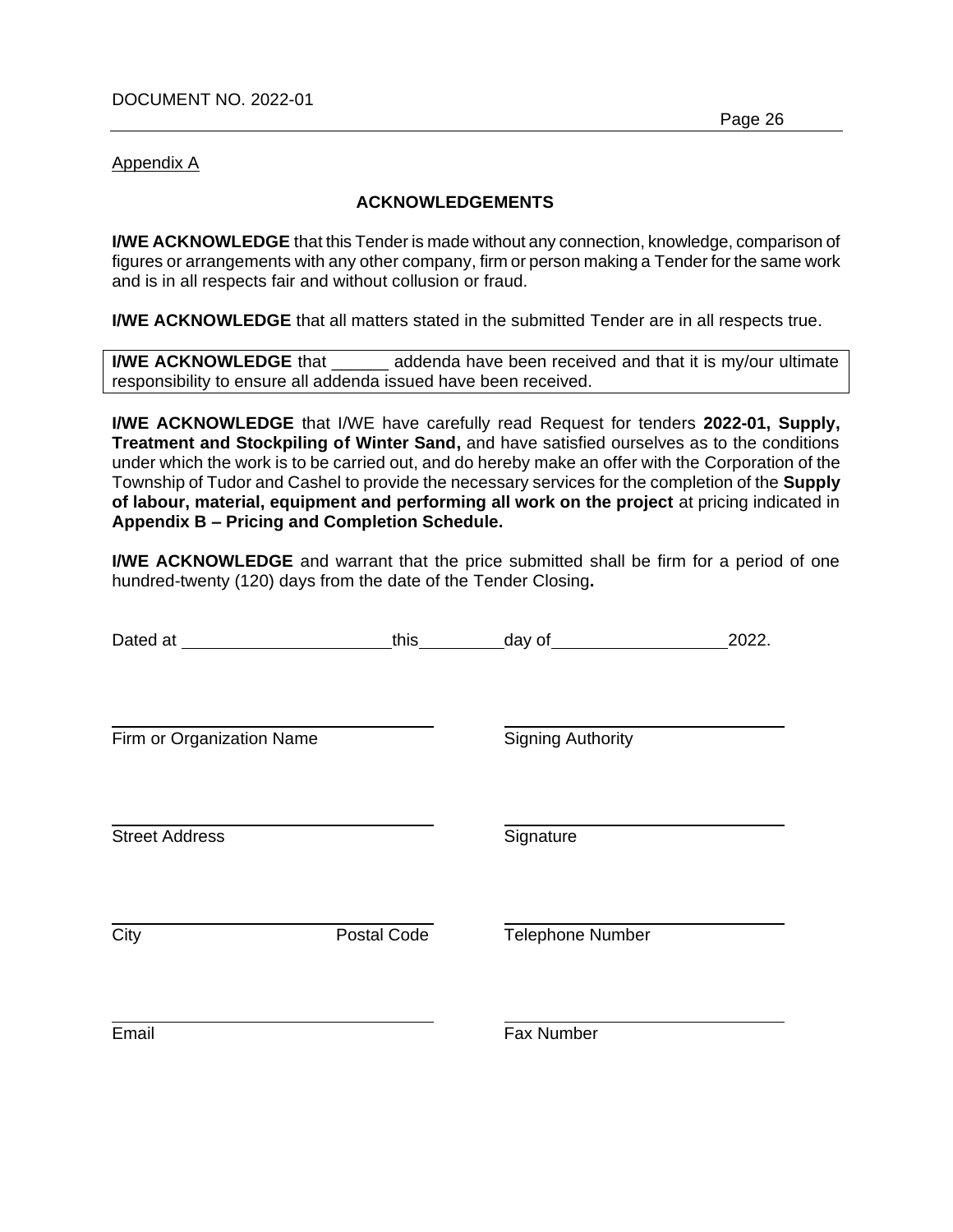## **Appendix B**

## **PRICING**

## **1. Pricing**

| <b>DESCRIPTION OF ITEM</b>                        | <b>ESTIMATED</b><br><b>QUANTITY</b> | <b>UNIT</b><br><b>PRICE</b> | <b>TOTAL</b> |
|---------------------------------------------------|-------------------------------------|-----------------------------|--------------|
| Supply, Treatment And<br>Stockpile Of Winter Sand | 4,000<br>tonne                      | per tonne                   |              |

| Sub-Total of Tender |  |
|---------------------|--|
|                     |  |

Harmonized Sales Tax (HST 13%)\$ \_\_\_\_\_\_\_\_\_\_\_\_\_\_\_\_

 **TOTAL TENDER AMOUNT** \$ \_\_\_\_\_\_\_\_\_\_\_\_\_\_\_\_

**Appendix B – cont'd**

# **2. HST**

HST Registration Number is:

**OR**

Operates as a Small Trader with the Federal Government: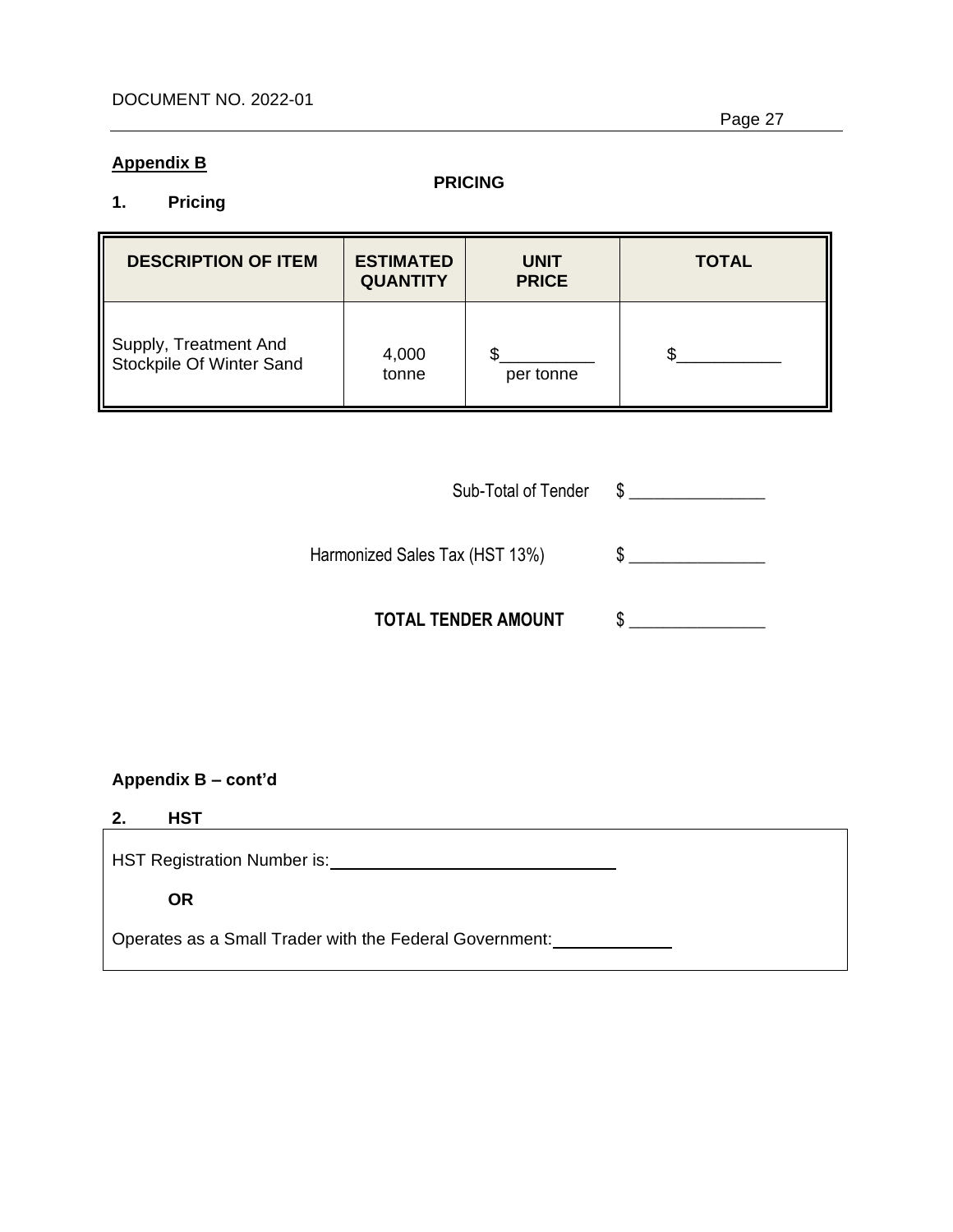# DOCUMENT NO. 2022-01

| Page 28 |
|---------|
|---------|

| 3.    | <b>Completion</b>                                                                                             |             |                          |                                                                                              |
|-------|---------------------------------------------------------------------------------------------------------------|-------------|--------------------------|----------------------------------------------------------------------------------------------|
|       | after notification of award of the Work).                                                                     |             |                          | The timeframe for <b>commencement</b> of the project will be ______________ (indicate # days |
|       | The timeframe for completion of the project will be _________ (indicate # days after<br>commencing the Work). |             |                          |                                                                                              |
|       |                                                                                                               |             |                          |                                                                                              |
|       | Firm or Organization Name                                                                                     |             | <b>Signing Authority</b> |                                                                                              |
|       | <b>Street Address</b>                                                                                         |             | Signature                |                                                                                              |
| City  |                                                                                                               | Postal Code | <b>Telephone Number</b>  |                                                                                              |
| Email |                                                                                                               |             | Fax Number               |                                                                                              |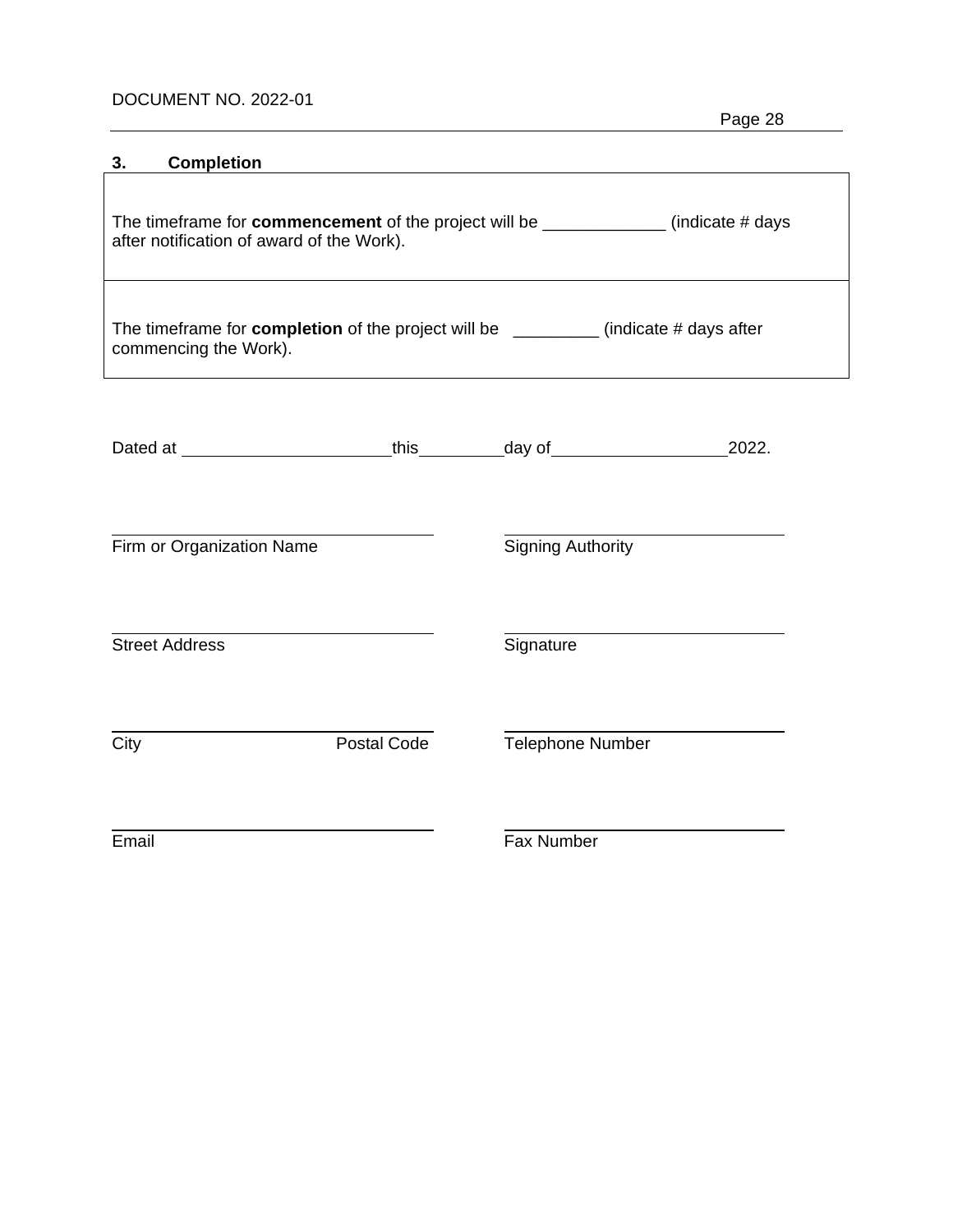# **Appendix C**

# **SUBCONTRACTORS**

If insufficient space is provided in this table please provide required information in the same format and attach to this Appendix.

|                         | <b>Company</b><br>Name/Address | Work to be performed | <b>Contact</b><br><b>Name/Phone</b> | <b>Position</b> |
|-------------------------|--------------------------------|----------------------|-------------------------------------|-----------------|
| $\mathbf{1}$            |                                |                      |                                     |                 |
| $\overline{2}$          |                                |                      |                                     |                 |
| $\overline{\mathbf{3}}$ |                                |                      |                                     |                 |
| $\overline{\mathbf{4}}$ |                                |                      |                                     |                 |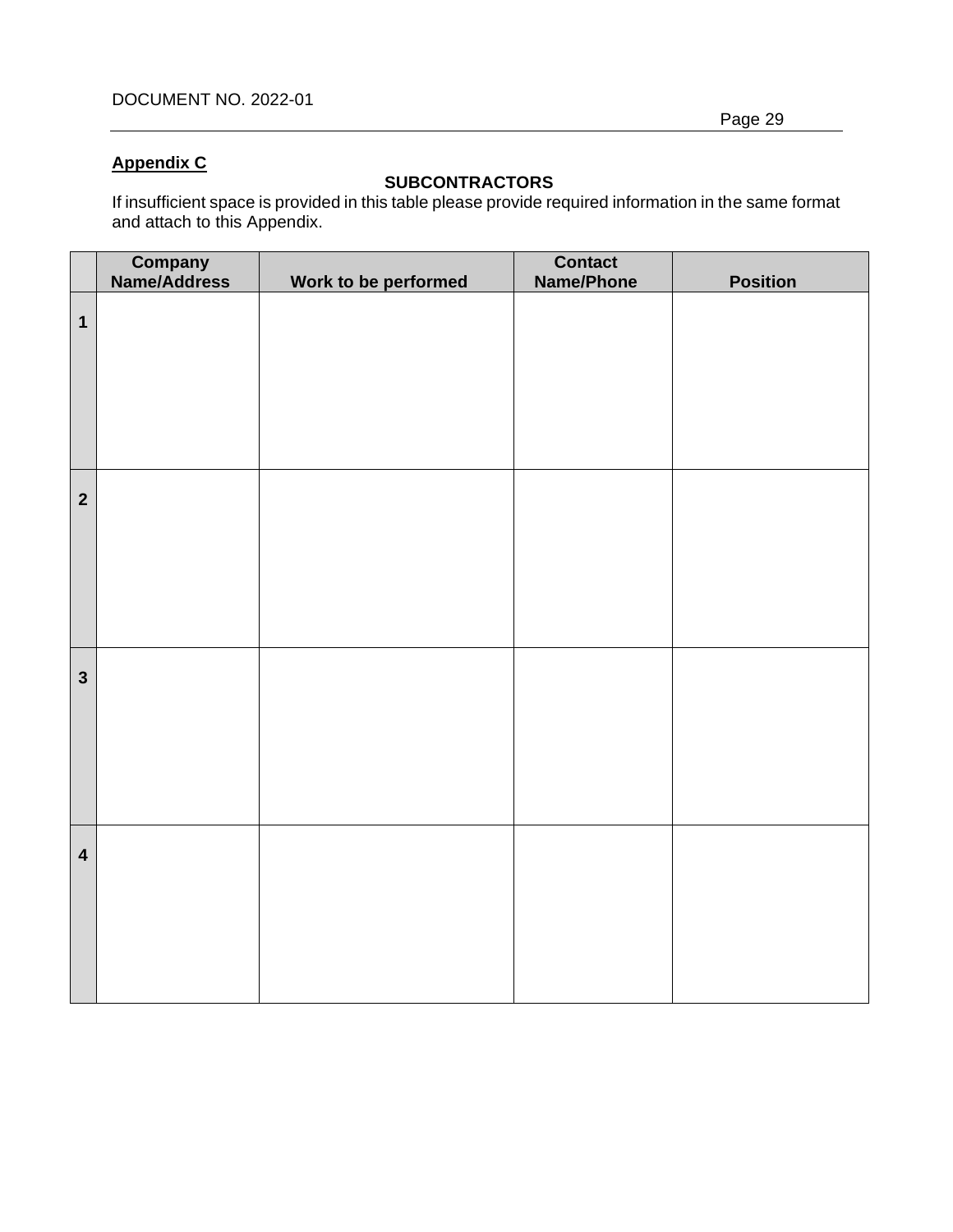# **Appendix D**

## **REFERENCES**

If insufficient space is provided in this table please provide required information in the same format and attach to this Appendix.

|                         | <b>Municipality/</b><br>Organization | Date of<br><b>Work</b> | Project | <b>Contact</b><br>Name/Phone | <b>Position</b> |
|-------------------------|--------------------------------------|------------------------|---------|------------------------------|-----------------|
| $\mathbf{1}$            |                                      |                        |         |                              |                 |
| $\overline{\mathbf{2}}$ |                                      |                        |         |                              |                 |
| $\mathbf{3}$            |                                      |                        |         |                              |                 |
|                         |                                      |                        |         |                              |                 |